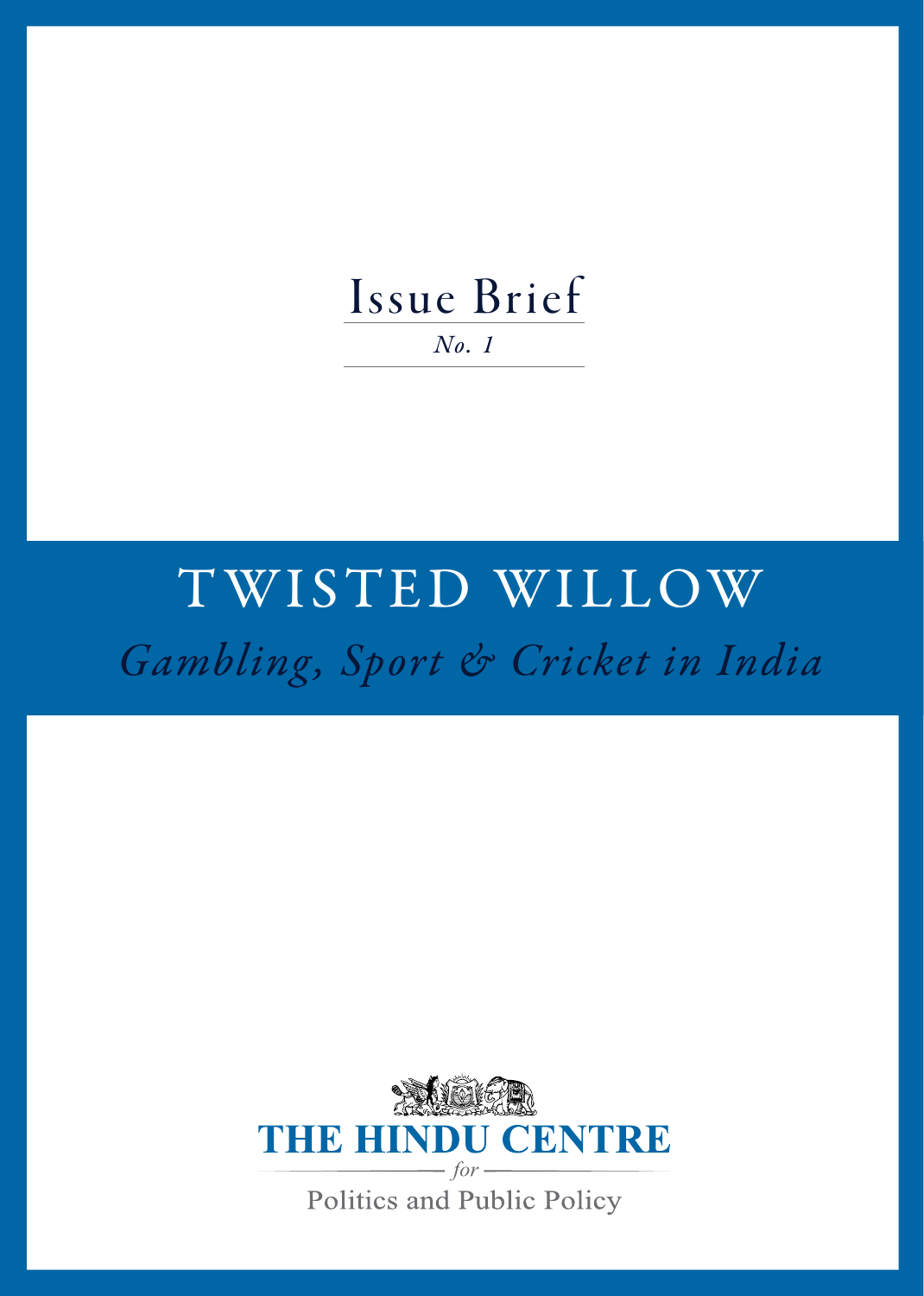© The Hindu Centre for Politics & Public Policy, 2013

The Hindu Centre for Politics and Public Policy is an independent platform for an exploration of ideas and public policies. Our goal is to increase understanding of the various aspects of the challenges today. As a public policy resource, our aim is to help the public increase its awareness of its political, social and moral choices. The Hindu Centre believes that informed citizens can exercise their democratic rights better.

In accordance with this mission, The Hindu Centre publishes policy and issue briefs drawing upon the research of its Scholars that are intended to explain and highlight issues and themes that are the subject of public debate. These are intended to aid the public in making informed judgments on issues of public importance.

All rights reserved.

 No part of this publication may be reproduced in any form without the written permission of the publisher.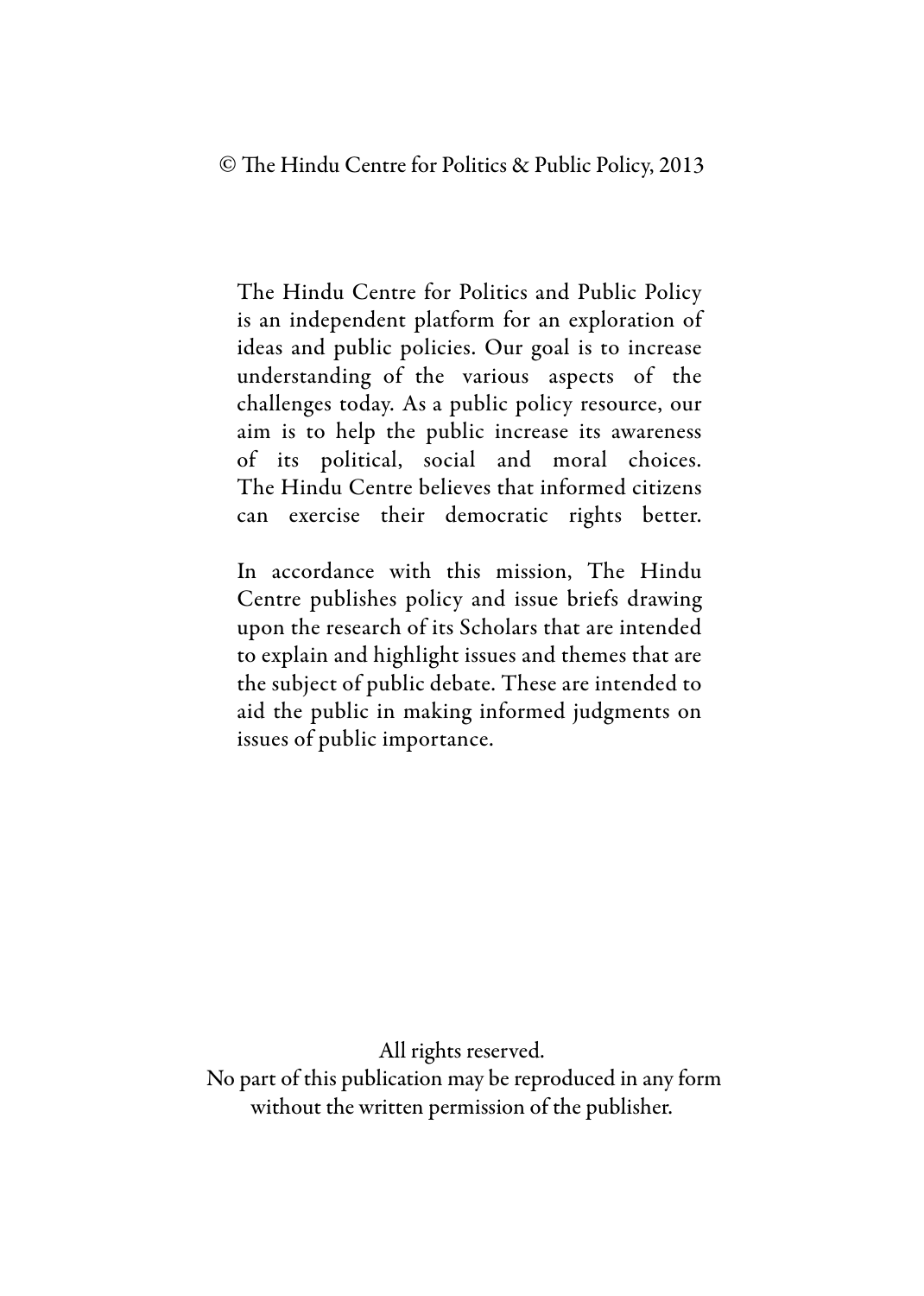## TWISTED WILLOW

*Gambling, Sport & Cricket in India*

• Harsimran Kalra • Abhishek Mukherjee • Rajgopal Saikumar



Politics and Public Policy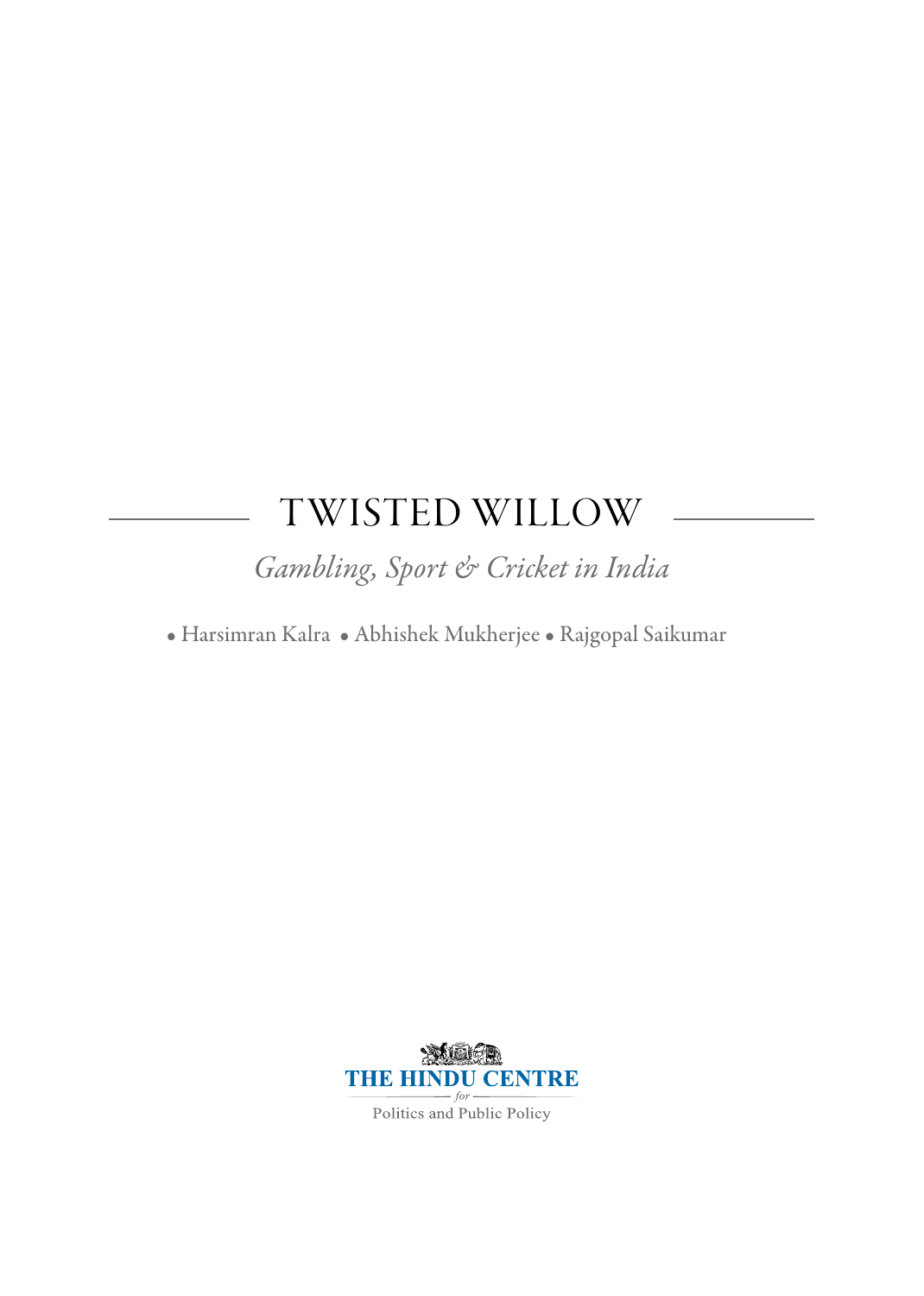## **CONTENTS**

#### *Introduction*

Page 1

Section 1 *The Moral Greyness of Gambling* Page 2

Section 2 *Legal Framework of Gambling & Sports-Betting in India* Page 13

> Section 3 *Not Cricket* Page 19

Section 4 *Regulation of Gambling in Other Countries* Page 23

> *Conclusion* Page 31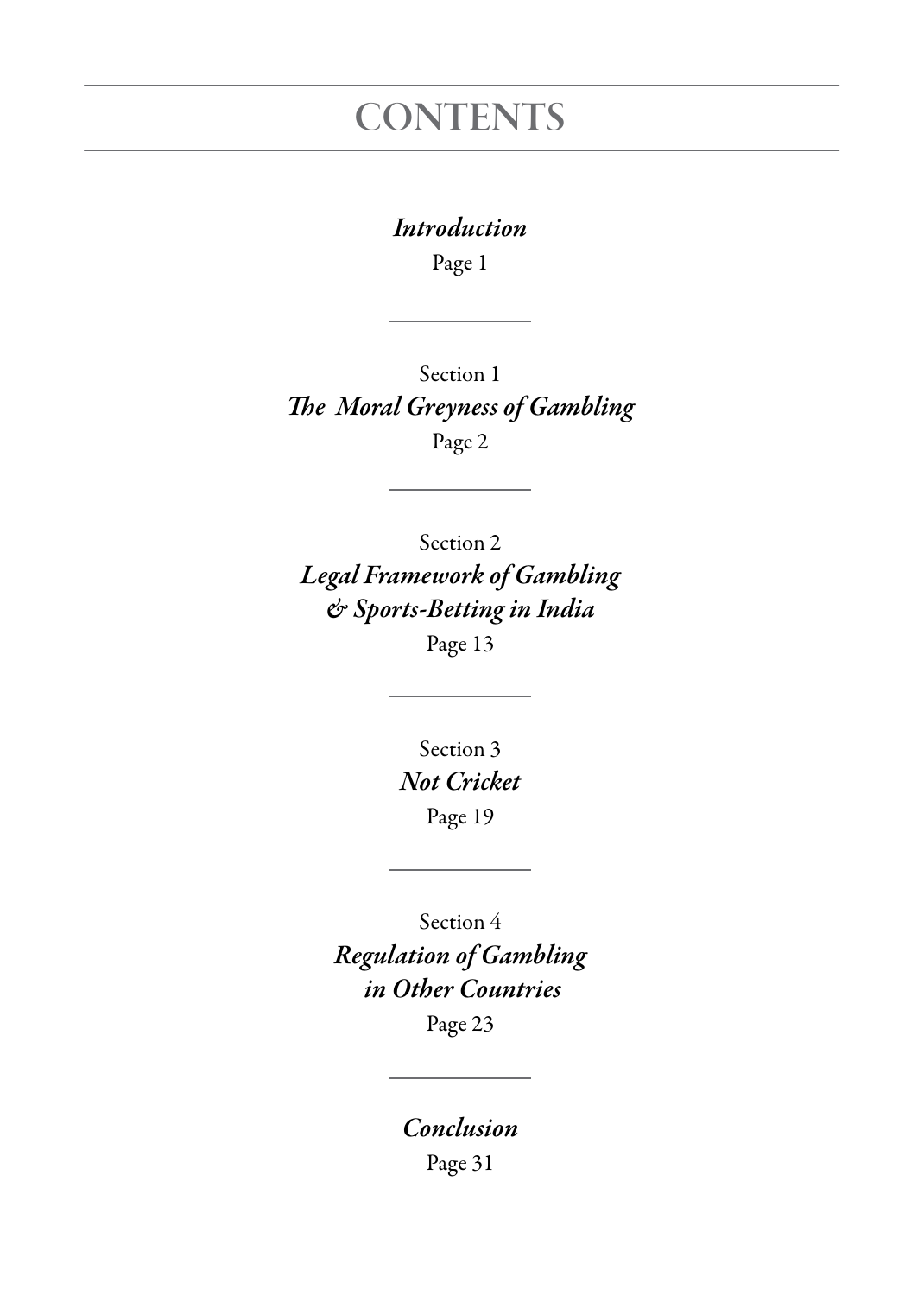## INTRODUCTION

In the context of the raging controversy over the Indian Premier League bett<br>and match-fixing episodes, there has been considerable public concern over n the context of the raging controversy over the Indian Premier League betting the issues involved and an underlying general anxiety to ensure that Indian sport, especially cricket, is not undermined or robbed of its authenticity by tendencies to fraud and manipulation.

There are several strands to this extremely complicated context of the management of sports in India that need to be separately identified, and their inter-relation to each other clarified for better understanding. This would enable the public and policy makers to be clear about the way forward to ensure a better regulatory system for Indian sport without impinging on the essential freedom of sports authorities, players and the spectators to conduct and enjoy well-played games.

We present here a four-part analysis of the core issues that need to be clarified in order to understand how to handle gambling in sport in this country. The first part of this Issue Brief looks at the philosophical underpinning to the controversy over gambling. In a historical perspective, the argument is made that there is no automatic connection between gambling and morality. The connection between the two is derived and associative. In other words, gambling is not necessarily given a pejorative moral connotation. By freeing the concept of gambling from unwelcome moral negativity, it becomes easier to regulate gambling as an activity.

This Brief traces the ineffectiveness of sports regulation in India thus far including the evident lack of deterrent effect on the incidence of malpractices, especially with regard to cricket, the image of which has taken a precipitous fall in recent days. The other aspect of this controversy is a direct result of the Indian economy moving from a regulated structure to a market economy with the entry of market forces into sports as into other areas. Hence the need to be realistic about the emerging ground reality of sports in a liberalised economy has also to be factored into policy making on sports and cricket gambling or betting. This Brief also looks at the regulation of gambling in other countries which have market economies, offering a comparative perspective for Indian policy making.

The purpose of this Brief is to separate the strands that add up to the complexity of this issue that is agitating the public mind a great deal. We set out clearly the philosophical perspective on gambling and remind the public that the Indian economic context has indeed changed requiring a more updated view of regulation. We hope that this Issue Brief will be a useful guide.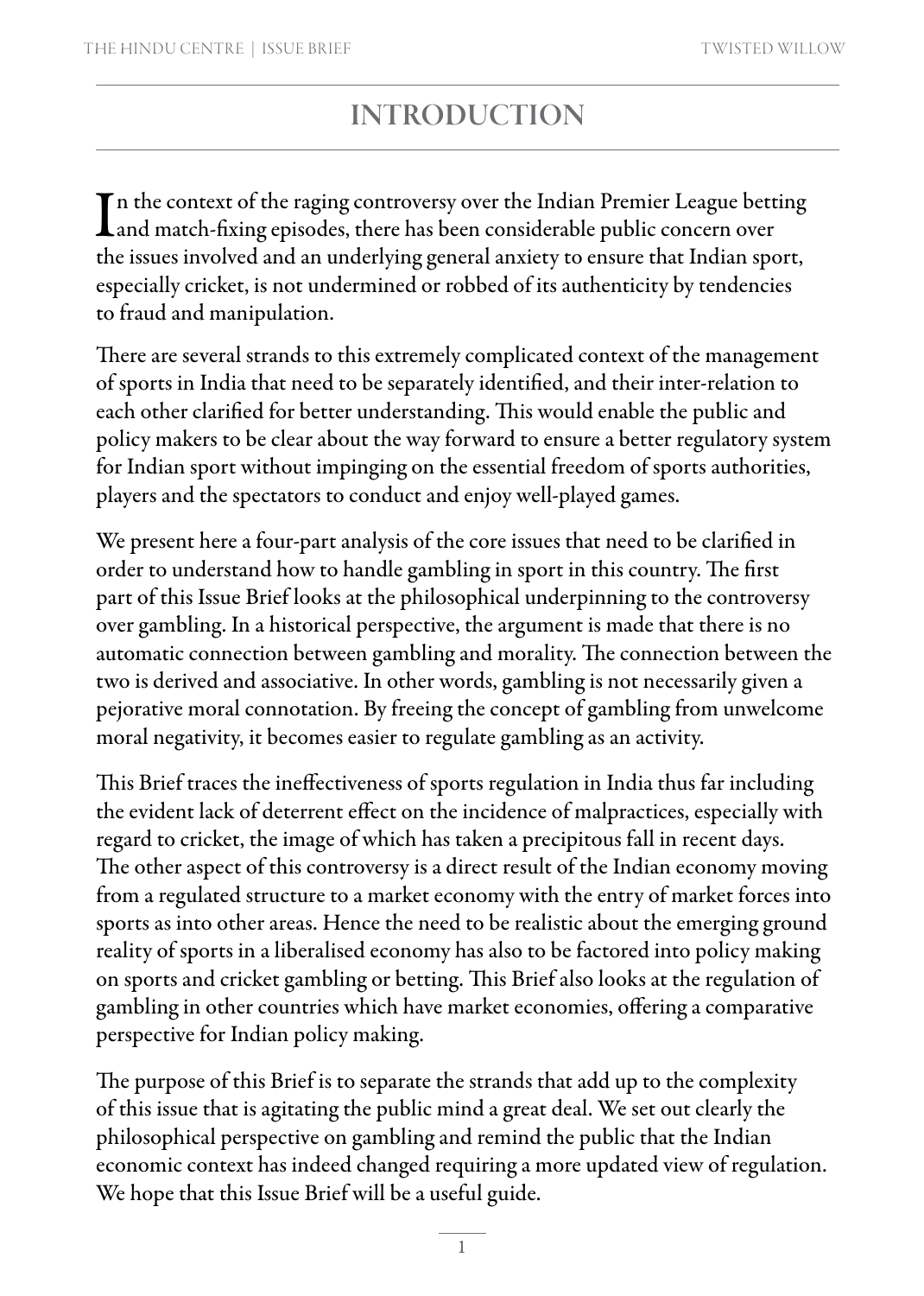### SECTION 1. *The Moral Greyness of Gambling*

For the current purposes of exploring morality around gambling, this Issue Brief<br>employs a broader definition of gambling to mean *"the determination of the*<br>distribution of an and "the determination of the <sup>2</sup> *ownership of property by appeal to chance."* <sup>1</sup> The phrase "by appeal to chance" implies that it must be a result of the play of natural forces that are not under the control or calculation of any human agency. So 'pure gambling' would include the tossing of a coin, where calling "heads or tails" determines a certain 'right' or a transfer of property broadly deciding a win or a loss. We call this 'pure gambling' because there are also 'mixed' cases where the determination of chance blends with other powers (such as memory in case of card games like Bridge).

A few cases of gambling are 'pure chance', in others, there is usually some requirement of skill at least in the form of speed and accuracy of calculating "chances" and "probabilities". What, therefore, constitutes gambling, depends on what is dominant, whether it is chance or skill. When other factors interfere with the result of the gamble such as cheating, fraud and fixing, then it ceases to be 'uncertain' and therefore is no longer a game of chance. Because the uncertainty factor is no longer present in 'match-fixing' for example, it *is not gambling.* What is of interest to us, therefore, is the strict conceptual need for this separation between the two. It may or may not be true that gambling commonly is connected to vices such as cheating, but conceptually they are different categories.

*Hence, if fixing is a controlling of chance; then regulation is a taming of chance.* Control is antithetical to gambling and hence fixing is not gambling; but regulation on the other hand, does not alter the nature of the gamble in anyway.

#### Age of chance to age of certainty

The Sanskrit word *'dyutam'* is one where the significations of fighting and dicing merge. 2 Very remarkable affinities exist between dice and arrows. In the *Mahabharata,* the word itself is conceived as a game of dice which Siva plays with his queen.

<sup>1.</sup> John A. Hobson, "The Ethics of Gambling" in *International Journal of Ethics,* (Vol. 15, No.2, 1905) p.135

<sup>2</sup> J. Huizinga, *Homo Ludens: A Study of the Play-Element in Culture* (London: Routledge & Kegan Paul, reprint 1949) p. 57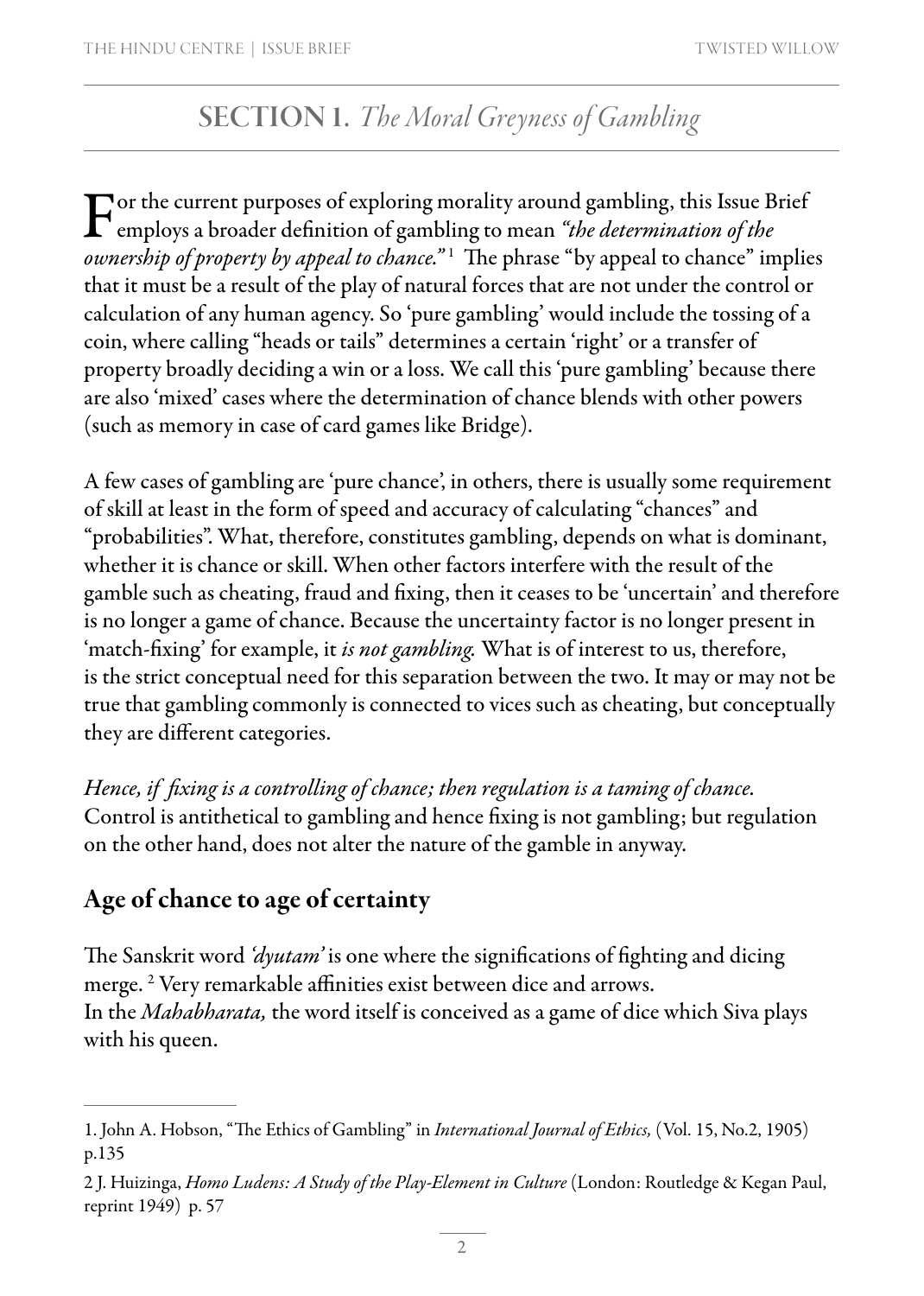The seasons, *'rtu',* are represented as six men playing with gold and silver dice.3 In the *Mahabharata,* Sakuni challenging Yudhistira to a contest, tells him "the dice are my bows and arrows, the heart of the dice my string, the dicing rug my chariot."4

But there is something symptomatic of the 'modern times' in our understanding of gambling. We cannot equate for example, *the Rg Veda's* condemnation of gambling with the moral condemnation of it today. The *pre-modern* (to use the term broadly) signifies a certain relation between Divine Will, fate and chance. So, for example, J. Huizinga says that the weighing or pondering of Zeus is at the same time his judging. "The scales of justice – a metaphor born undoubtedly of this Homeric image – are the emblem of uncertain chance, which is in the balance".5 But modern cultures represent different kinds of anxieties about lottery, gambling and chance. 6 So Neil Duxbury, for example, cites from a *Science* editorial of the 1970s, *"To use a lottery to allocate risks or benefits is not only a denial of rationality...*it is also a denial of a man's humanity..."7 If, in the pre-modern, chance had a certain imagination of the divine attached to it, in the modern 'man' of science, the rational need for control of the unpredictable becomes more important. Chance then becomes ignorance and irrational. The 'modern' is about control; it represents a scientific temperament that believes in 'certain' knowledge about the universe, a violent domination of nature reminding us of Francis Bacon and his turn to science. 8

6. As per Habermas, the 'project' of modernity came into focus during the eighteenth century. The project amounted to an extraordinary intellectual effort on the part of Enlightenment thinkers 'to develop objective science, universal morality and law, and autonomous art according to their inner logic'. It is in this post-enlightenment modernity that we use the term 'modern'. See David Harvey, *The Condition of Postmodernity: an Enquiry into the Origins of Cultural Change* (MA: Blackwell Publishing, 1990; 2007 reprint) p. 12

7. Dae Wolfle, 'Chance, or Human Judgment'? (1970) 167 Science 168 *as cited* in Neil Duxbury, *Random Justice: On Lotteries and Legal Decision Making* (Oxford: Clarendon Press, Reprint 2004) p. 17.

8. The scientific domination of nature promised freedom from scarcity, want and the arbitrariness of natural calamity. *"The development of rational forms of social organization and rational modes of thought promised liberation from irrationalities of myth, religion, superstition, release from the arbitrary use of power as well as from the dark side of our human natures. Only through such a project could the universal, eternal and the immutable qualities of all humanity be revealed."* David Harvey, *The Condition of Postmodernity: An Enquiry into the Origins of Cultural Change (*MA: Blackwell Publishing, 1990 ;2007 reprint) p. 12

<sup>3.</sup> Ibid at p. 57

<sup>4.</sup> Gerda Reith, *Age of Chance: Gambling in Western Culture* (London: Routledge: 2000) p. 45

<sup>5.</sup> J. Huizinga, *Homo Ludens: A Study of the Play-Element in Culture* (London: Routledge & Kegan Paul, reprint 1949) p. 79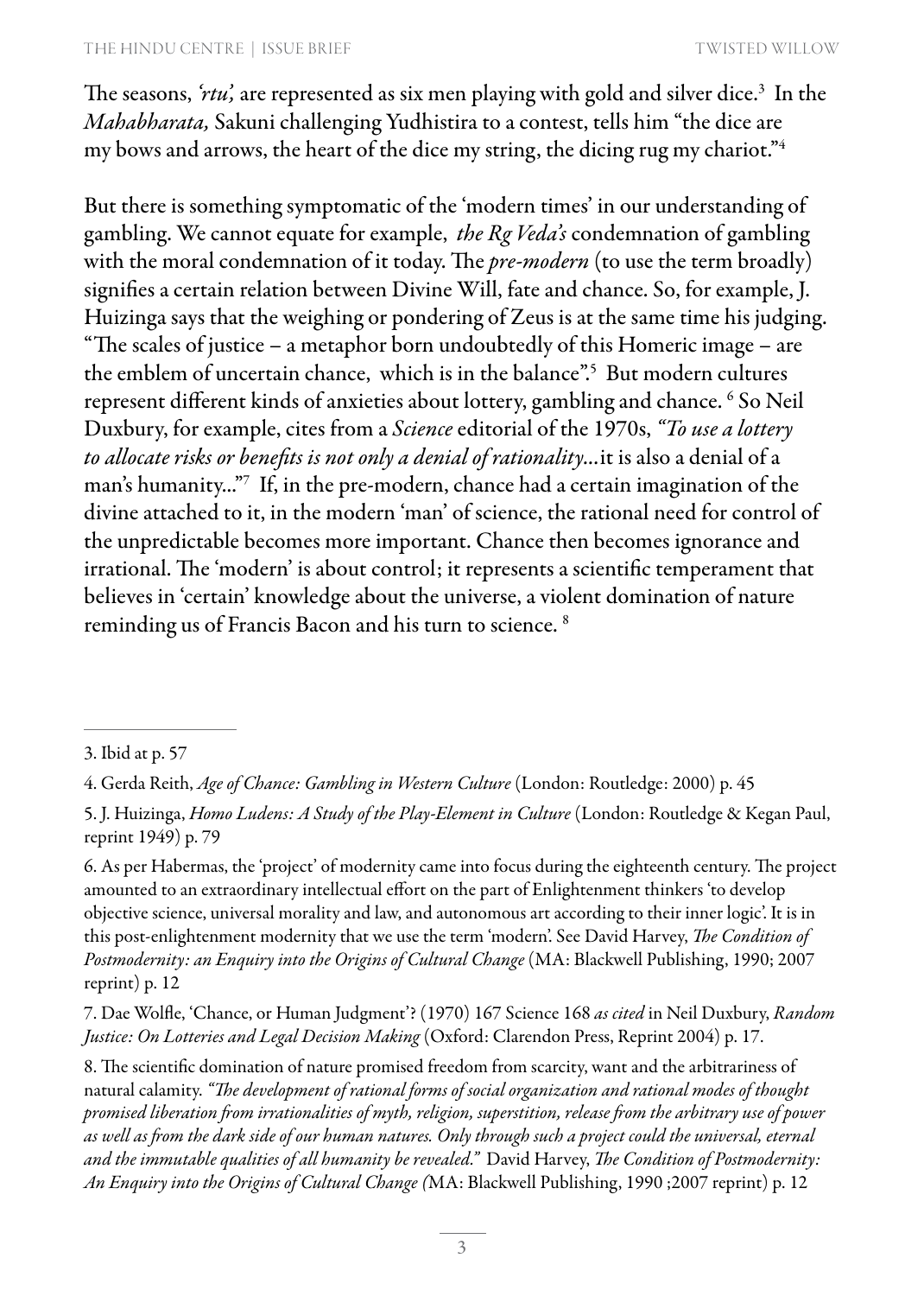A temperament that is often reproduced in other positivist fields of social theory which often makes claims of 'facts' and 'truth' in its epistemology. 9 But to gamble on chance in its purer forms, is an embracing of the uncertainties that embody human life, it is an embrace of the unknown, of the supra-logical, of the mythical.

Lotteries, for example, are blind; they are constructed and generate uncertainty. But on the other hand, it is this blindness of lottery that makes it the fairest; it is the most neutral way of judging and decision making, promoting the fairest form of equality. However, the reader might just note that these arguments are an exploration of what gambling conceptually might mean to us in contemporary lives, and why we conceive of it the way we do; it is not meant to be a moral justification.

We are attempting to hint at why we need a certain understanding of gambling which is intricately linked to 'chance' and 'uncertainty'– both being words which take on very different meanings post-Enlightenment or even in a non-western modernity with colonialism etc. Certainty and Predictability is connected to terms such as *rational,10 universal, reasoned, truth, god, knowledge, west, man, god, knowledge, west, man, mathematical* etc. Concepts of *chance* and *uncertainty* get connected with *ignorance, luck, mystical, irrational, emotive, feminine, non-west, religious, unscientific, barbaric, uncivilized, and artistic.*11 These binaries of science versus art, west versus non-west, rational man versus irrational feminine, are linked to the binaries of chance versus certainty. It is this link which has to be understood as the context of our current aversion to gambling, a moral policing of gambling as a vice, as immoral. Gamblers themselves feel conscious of the vice they indulge in,

<sup>9.</sup> Gerda Reith analyses chance and uncertainty in the context of the rise of theories of mathematical "probability" in the 18th century and by the 19th century, probability being replaced by the rise of statistics, means and averages as an epistemic shift. The rise of probability theories and statistics are examples of our distancing from chance and uncertainty in the epistemic sense. See Gerda Reith, *Age of Chance: Gambling in Western Culture* (London: Routledge: 2000)

<sup>10.</sup> Max Weber argued that a strong link was present between the growth of science, rationality and universal human freedom in the Enlightenment thinkers. He called this 'purposive-instrumental rationality'. This form of rationality affects the entire range of social and cultural life; the growth of such rationality, Weber suggests, does not lead to the concrete realisation of universal freedom but to the creation of an 'iron cage' of bureaucratic rationality from which there is no escape. David Harvey, *The Condition of Postmodernity: An Enquiry into the Origins of Cultural Change* (MA: Blackwell Publishing, 1990; 2007 reprint) p. 15

<sup>11. &</sup>quot;Luck may have a sacred significance; the fall of the dice may signify and determine the divine workings; by it we may move the gods as efficiently as by any other form of contest. Indeed, we may go one further and say that for the human mind the ideas of happiness, luck and fate seem to lie very close to the realm of the sacred." J. Huizinga, *Homo Ludens: A Study of the Play-Element in Culture* (London: Routledge & Kegan Paul, reprint 1949) p. 56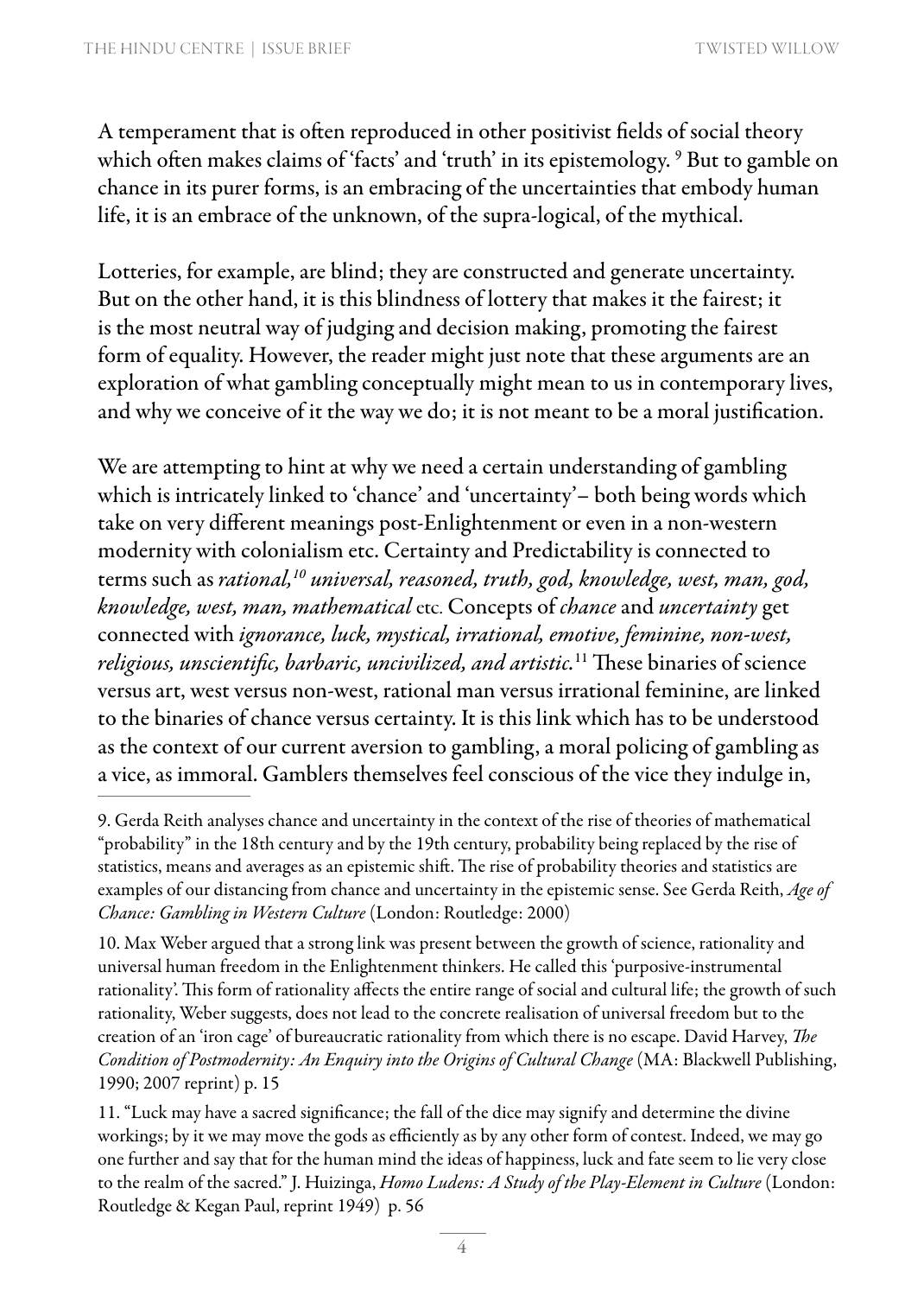their own self-conscious knowledge that makes it so hidden and connected with the underworld, with black money, with drugs and alcoholism, a consciousness of having sinned.

#### Gambling, labour and private property

In the above part we suggested the relation between 'gambling' and 'chance' that makes it so peculiarly 'modern'. In this paragraph we hint at the relation of 'gambling' with 'labour' and 'private property'. 'Labour' and 'private property' are the two central concepts that mark the turn to modern political philosophy. Both these concepts are problematic in its relation to gambling. As John Hobson suggests, it is commonly recognised that labour or human effort is the natural basis of the right to property. Similarly, if a worker has put in her labour in the production of a commodity, she deserves a certain right over it, at least in the form of fair wages. For such reasons, property acquired through cheating and fraud is clearly unethical and sometimes illegal. So the problem that Hobson rightly raises is if acquiring property through fraud and cheating is wrong, then gambling does not in any way, violate any obvious canons of justice.<sup>12</sup> The immorality that we today see in gambling is, how can a person make a profit out of 'irrationality'; the making of money by means beyond labour and yet not being illegal and immoral the way cheating is? The problem, then, with gambling, is not of it being unjust, and so its immorality has to be located elsewhere.

For Hobson, its immorality is located in the fact that it is a damage of the intellect.<sup>13</sup> Calling it an "organised rejection of reason", Hobson says that it "removes its devotees into a positive atmosphere of miracles, and generates an emotional excitement that inhibits those checks which reason more or less contrives to place upon emotional extravagances."14 A sort of teleology is inherent in Hobson's argument – a teleological movement that starts from barbaric animality, from anarchic passions to a rational, scientific, control driven civilizations. It would be beyond the scope of this Brief to criticise the obvious problems with these assumptions. So Hobson in his moralist voice says: "The practice of gambling is thus exhibited as a deliberate reversion to those passions and that mental attitude which characterise the savage or pre-human man in his conduct and his outlook."15 What is

13. Ibid

14. Ibid

15. Ibid

<sup>12.</sup> John A. Hobson, "The Ethics of Gambling" in *International Journal of Ethics* (Vol. 15, No.2, 1905) p. 138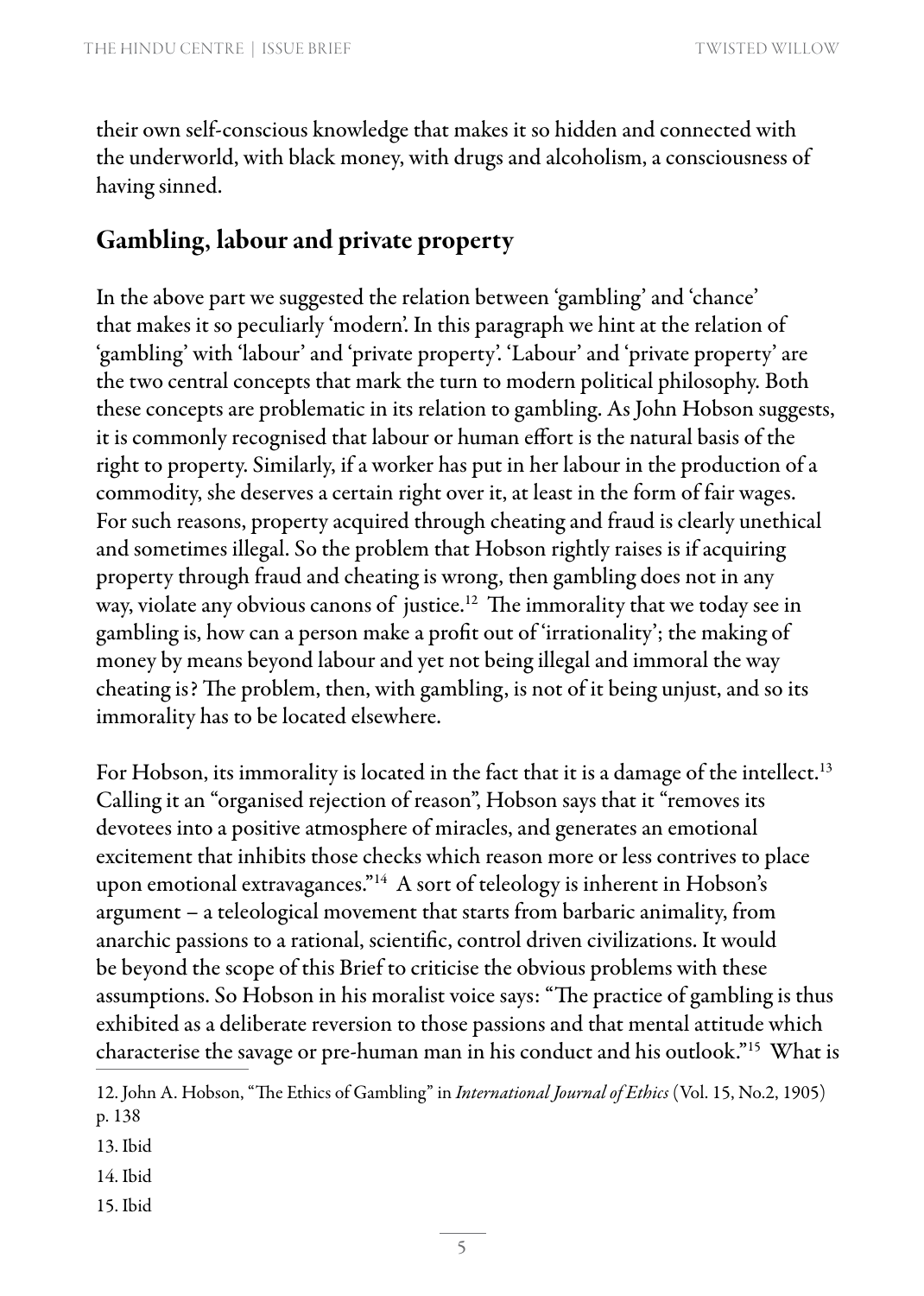evident from the quote is a fear of the mythical, the insecurity of the uncertain; and how these assumptions enter into talking about gambling.

Helen Wodehouse suggests that in gambling, the reward does not come from a third party, but with the other bettor. Hence, if one wins, the other has to lose; the gambler desires only her own benefit, and so such cases cause a loosening of social ties. "It sets each man's hand against his brother and this is of the very essence of immoral action." <sup>16</sup> Gambling when the development of a culture is concerned, seems to be quite unproductive. "They are sterile, adding nothing to life or the mind. The picture changes as soon as play demands application, knowledge, skill, courage and strength."17 Although Wodehouse might be right on this point, it is far too broad a concern, true not just for gambling but other activities as well. For Huizinga, even the practice of law is about two sides, a winning and losing, rather than right and wrong. Many sports like football and basketball are about winning and losing and the same goes for trade and business. What makes gambling a special victim of being called immoral on grounds of breaking social ties?

Gambling is often seen as a gateway to other crimes, or is considered addictive or leading to alcoholism and other vices. But it is hard to even empirically establish a direct cause between addiction and gambling. Further, "recent history suggests a very limited connection between scientific understanding of addiction and regulatory activities."18 The theoretical problems of conceptualising addiction are far too many and hence will not be dealt with in this Brief; suffice to say that addiction is an important reason for vice control but cannot become a necessary or a sufficient reason.19 Further, there is no clear demarcation between addiction and self-control deficiencies. Addiction as a reason, therefore, becomes too vast and unless a more proximate causality is established, it cannot be a compelling reason.<sup>20</sup>

Gambling is similar to certain other 'vices' such as alcohol. Alcohol consumption leads to a behaviour which causes road accidents very often. But the latter cannot

16. Helen Wodehouse, "Ethics of Gambling" in *International Journal of Ethics,* p. 79 available in http:// archive.org/stream/jstor-2376182/2376182\_djvu.txt (last accessed on 30th May, 2013)

17. J. Huizinga, *Homo Ludens: A Study of the Play-Element in Culture* (London: Routledge & Kegan Paul, reprint 194) p. 48

18. Jim Leitzel, *Regulating Vice: Misguided Prohibitions and Realistic Controls* (New York: Cambridge University Press, 2008) p. 67

19. Ibid, p. 66

20. Often, stamp collection or coffee consumption is regarded as addictive but cannot be made illegal. Prostitution, on the other hand, is rarely seen as addictive and yet criminalised.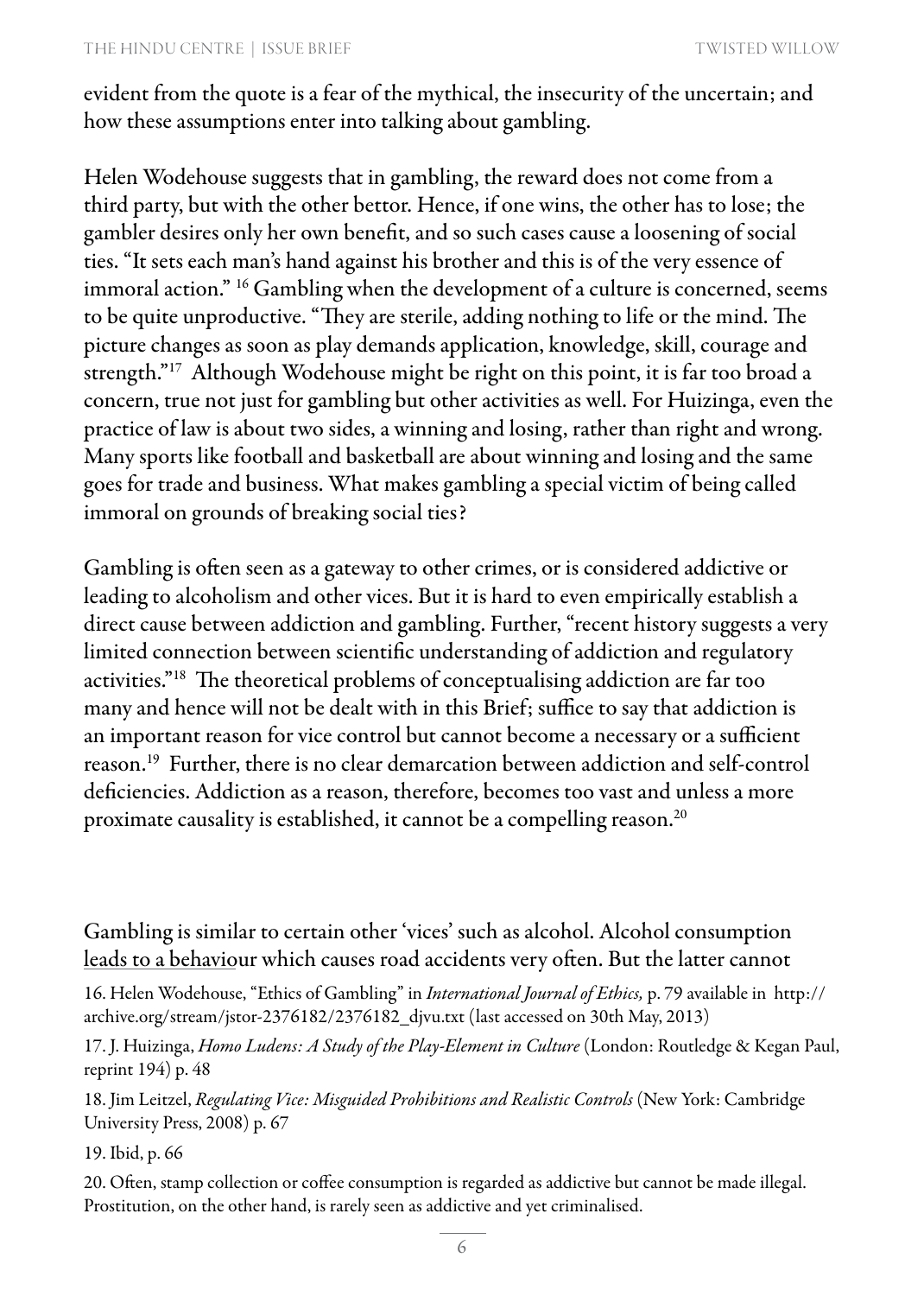become a reason to prohibit the former, although it can become a reason to regulate it. Many adults occasionally take pleasure in drugs, pornography and gambling, but one cannot immediately assume that this leads to social depravation and doom. Such a leap in argument is far too weak and paternalistic.

### *Dyutamandalam* and the ethics of gambling

*'Pure Gambling' is a plunge into the uncertain; it is the mind of the anarchic... where anarchic doesn't mean it is chaotic or unregulated.* The excitement some see in gambling may even be a reaction to the routine, order and monotony of our neo-liberal economic lives.21 The normal workday life is a prolonged mechanical repetition which drives this need for 'impulsive', 'instinctual', 'irrational', a drive to wage a mad bet. What prompts sections of the ultra-rich could even be the idleness and leisure they have in their lifestyles.

What cricket and gambling need today is the only common connection between them – they both need integrity. The sportsperson as well as the gambler both need integrity and fairness in their act. But like any other industry, sports-betting is also open to corruption and crime. The neo-liberal turn in India itself, comes with a symbolic shift from Test cricket to what today is Twenty-20. Gambling too has evolved from traditional card games, to Internet-enabled worldwide betting on favourite sports teams. This neo-liberal turn in cricket and gambling, therefore, saw the obvious encounter of cricket and gambling, sometimes an embrace and sometimes as foes. Declan Hill, talking about the sports-betting industry, says "... The rest is the Asian market. It is huge. It dwarfs the European and North American markets. And most of it is illegal, run by the equivalent of Al Capone. This is a vast, powerful market...but the American journal *Foreign Policy* tried to do that in 2006 when it estimated the total size of the Asian gambling market at \$450 billion, for comparison, the size of the entire Asian pharmaceutical industry is roughly \$100 billion." <sup>22</sup> The fact however, is that there is also a certain natural connection between sports and gambling, they lend well to each other, yield and open up to each other, add excitement mutually. But fairness in betting is completely missing in India.

<sup>21.</sup> Horse-racing for example, in 19th century Britain, became thoroughly democratised; no longer being a prerogative of a rich elite, but had become a massive working class entertainment. The first betting house opened in 1847 and three years later, over 400 existed and almost immediately 'an epidemic of gambling was declared to have attacked the poorest class.' Legislations such as the Street Betting Act, 1853, 1874 and 1892 were passed to eradicate all forms of working class betting. But betting simply went underground, unaffected by 'suppression' until betting shops were reinstated in 1961 in Britain. See, Gerda Reith, *Age of Chance: Gambling in Western Culture* (London: Routledge: 2000) p. 77

<sup>22.</sup> Declan Hill, "The Revolution" in *Sports and Betting Law and Policy* edited by Paul M. Anders & ors (Hague: TMC Asser Press, 2012) p. 11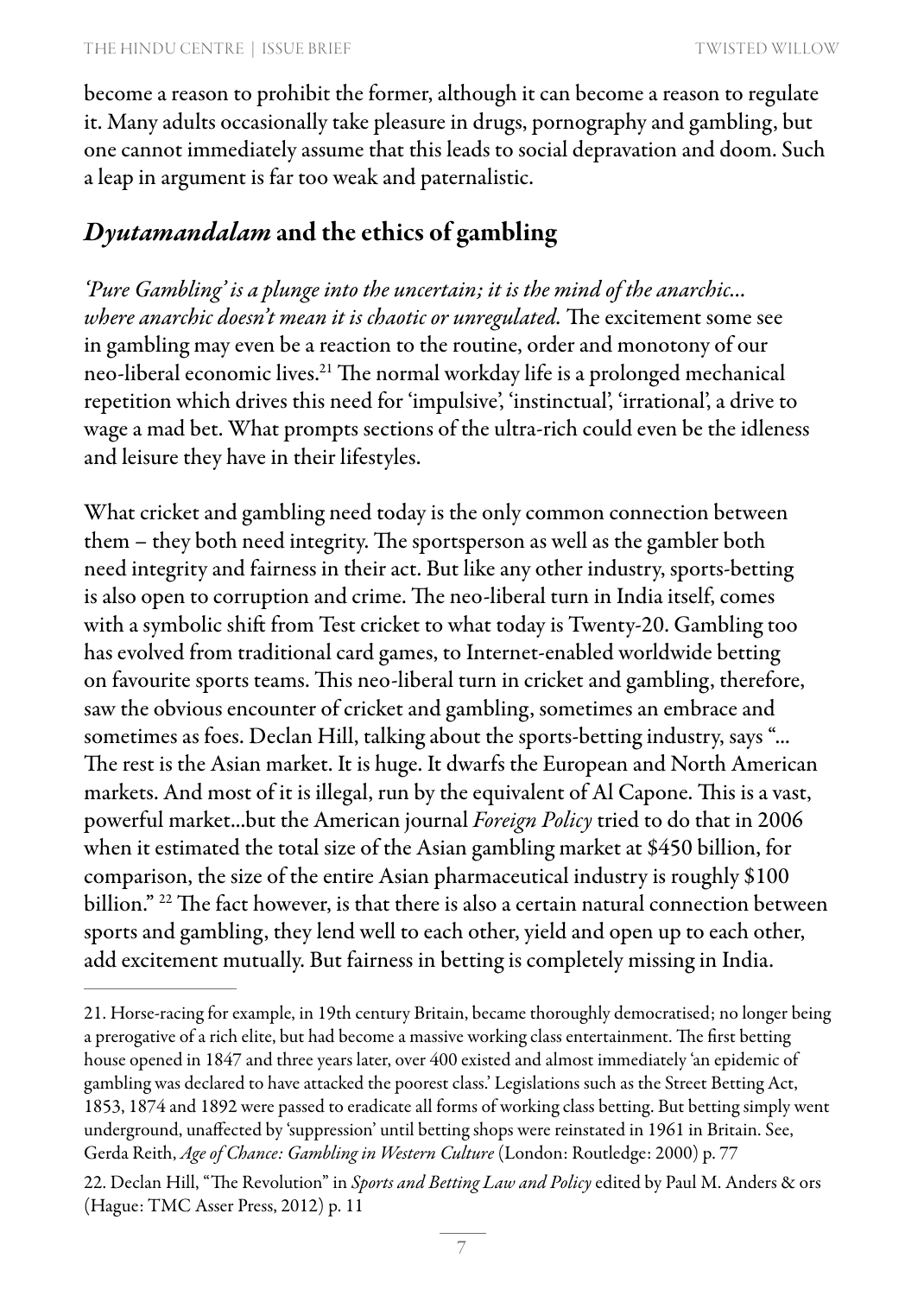The chief point of interest for us is metaphorically symbolised by a simple circle called the *dyutamandalam.* The *dyutamandalam* drawn on the ground is a circle that has a magic significance. It is drawn with great care, all sorts of precautions being taken against cheating. The players are not allowed to leave the ring until they have discharged their entire obligation. But sometimes a special hall is provisionally erected for the game, and this hall is holy ground. The *Mahabharata* devotes a whole chapter to the erection of the dicing hall – *sabha* – where the Pandavas are to meet their partners.<sup>23</sup>

#### State paternalism and individual liberty

Understanding gambling in its contemporary context suggests that in itself, there is something amoral about gambling.<sup>24</sup> It seems to be unproductive in a larger sense of cultural development, but at the same time, the embracing of uncertainty as a 'mental state of mind' is of some need in our culture. But what has to be criticised is a certain kind of exaggerated shunning of gambling that is present in the Indian legal understanding. It is true that gambling is often connected to other vices such as alcohol, cheating, fraud, fixing and so on. Yet, there is a need to conceptually and legally separate the two. A mistaken and misinterpreted view of gambling as implying these other vices automatically would be an error. And so, gambling in itself may not be morally right and yet doesn't seem to be immoral.

What then can be the possible relations of law with gambling? (1) One way is to argue that gambling is intricately linked to other vices. Therefore, the state must ban gambling or severely control it. (2) It can distinguish gambling from other crimes, and suggest that gambling in itself is a vice and therefore must be prohibited or severely controlled. (3) Gambling is amoral, the law can leave it unregulated and let it evolve on its own. The allied vices such as fixing are anyway crimes, so they are taken care of. (4) Gambling is amoral, but its connection with other vices seems rampant, and hence the state needs to regulate gambling in order to control other vices.

However, the public debates in India today are far more complex than these analytic positions. As we shall see in subsequent parts of this Brief, the Supreme Court itself takes a position which is in between (1) and (2). Our suggestion is however to move to (3) and (4). In popular conceptions, gambling is seen as rampant and at the same time, it is seen as intricately connected to other vices such as match-fixing, alcohol and

<sup>23.</sup> J. Huizinga, *Homo Ludens: A Study of the Play-Element in Culture* (London: Routledge & Kegan Paul, reprint 1949) p. 57

<sup>24.</sup> The term 'amoral' in this context refers to those areas of interest that exhibit indifference to and not abiding by the moral rules or codes as a reason.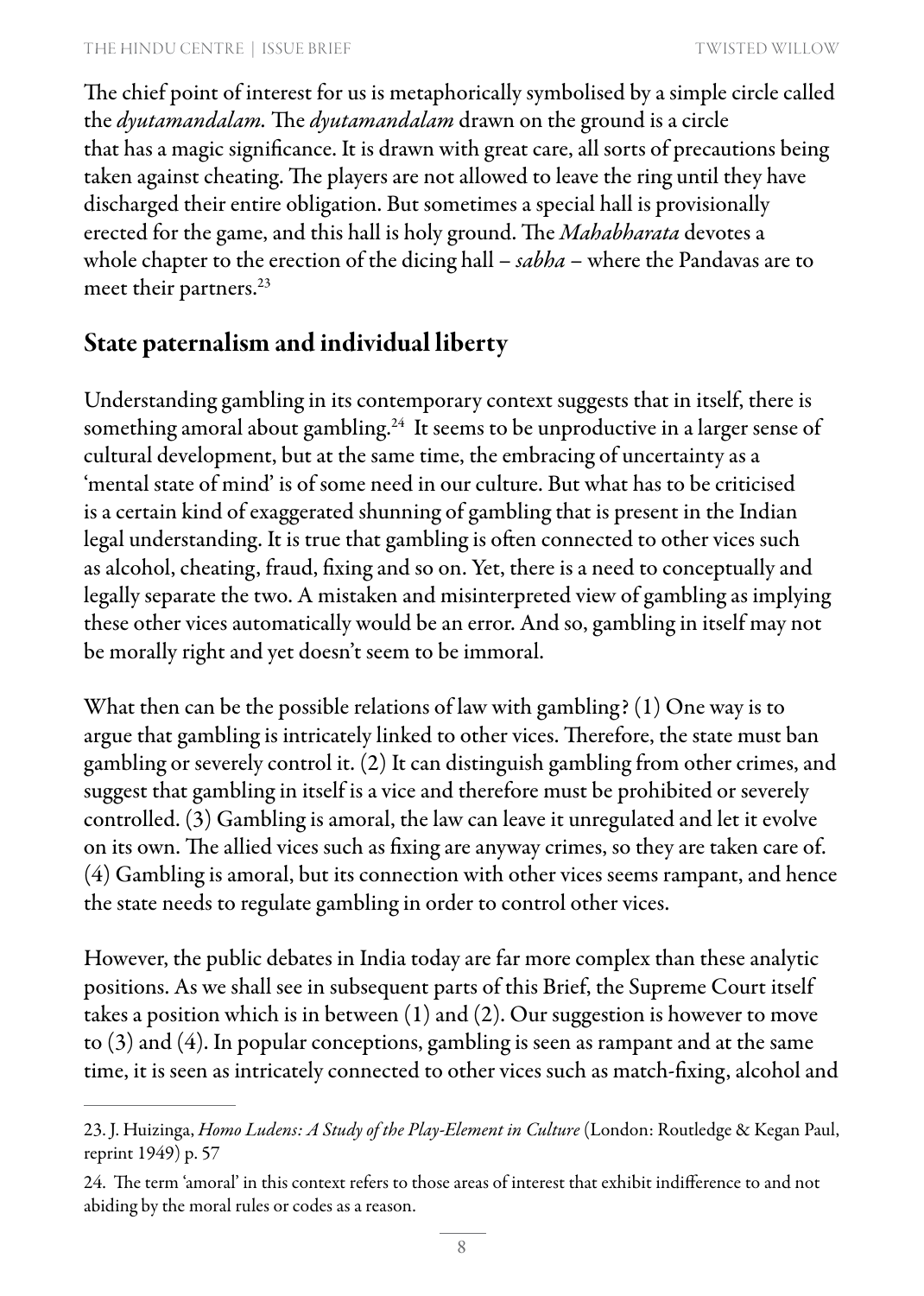corruption. Even it if is granted that gambling is a vice in a loose sense, this does not entitle the law to enter this realm. The argument is based on the rights and liberties of individuals to make choices, as long as it is harmless to others. And that the entering of law into the realm of gambling, is an interference which is *paternalistic* in nature. This is to take the 'post-Locke' liberal argument that first, there is a general scepticism of what is supreme good or bad and so a scepticism of the paternalistic morality and second, that the highest duty of the state is to respect the rights and liberties of the autonomous individual.

#### Dworkin on moral paternalism

Our exploration in this section is of the Indian legal system's paternalistic attitude to gambling. Here one can refer to Ronald Dworkin's critique of moral paternalism.25 He makes a distinction between 'volitional paternalism' and 'critical paternalism'. In volitional paternalism, the state uses coercion to help people achieve *'what they already want to achieve'.26* So, for example, a rule coercing the wearing helmets or seatbelts is volitional paternalism because the people want to achieve this but still need to be coerced to do it. In case of critical paternalism however, the state uses coercion to *'provide people with lives that are better than the lives they now think good'.* He gives the example of a law that prohibits consensual sodomy and homosexuality as critical paternalism because the state thinks that a heterosexual life is better for the society even if the people do not really think so.27

For an act to be considered 'paternalist', a good outcome has to be achieved for the benefit of the paternalised, at the expense of their autonomy. 28 Here, what is 'good' is that which is considered to be good by the state. But it is coercive in that, it is against the autonomy of the individual. So a lot of displacement laws which suggest, for example, that the widening of highways is good for the nation even if it implies the displacement of communities, have a certain paternalistic attitude.

However, based on the above use of concepts from Dworkin, the problem of gambling becomes clearer because it falls neither within critical paternalism nor volitional paternalism. This is because a lot of people know that some vices are actually

<sup>25.</sup> See Ronald Dworkin, *"*Foundations of Liberal Equality" in *Tanner Lectures on Human Values* (Salt Lake City: University of Utah Press, 1989), vol. 11

<sup>26.</sup> Robert P. George, *Making Men Moral: Civil Liberties and Public Morality* (Oxford, Clarendon Press, reprint 2002) p. 103

<sup>27.</sup> Ibid at p. 103

<sup>28.</sup> Benjamin Franks,*"*Vanguard and Paternalism" in *New Perspectives on Anarchism*, ed. Nathan J. Jun and Shane Wahl (Lexington books, Plymouth, 2010) p. 103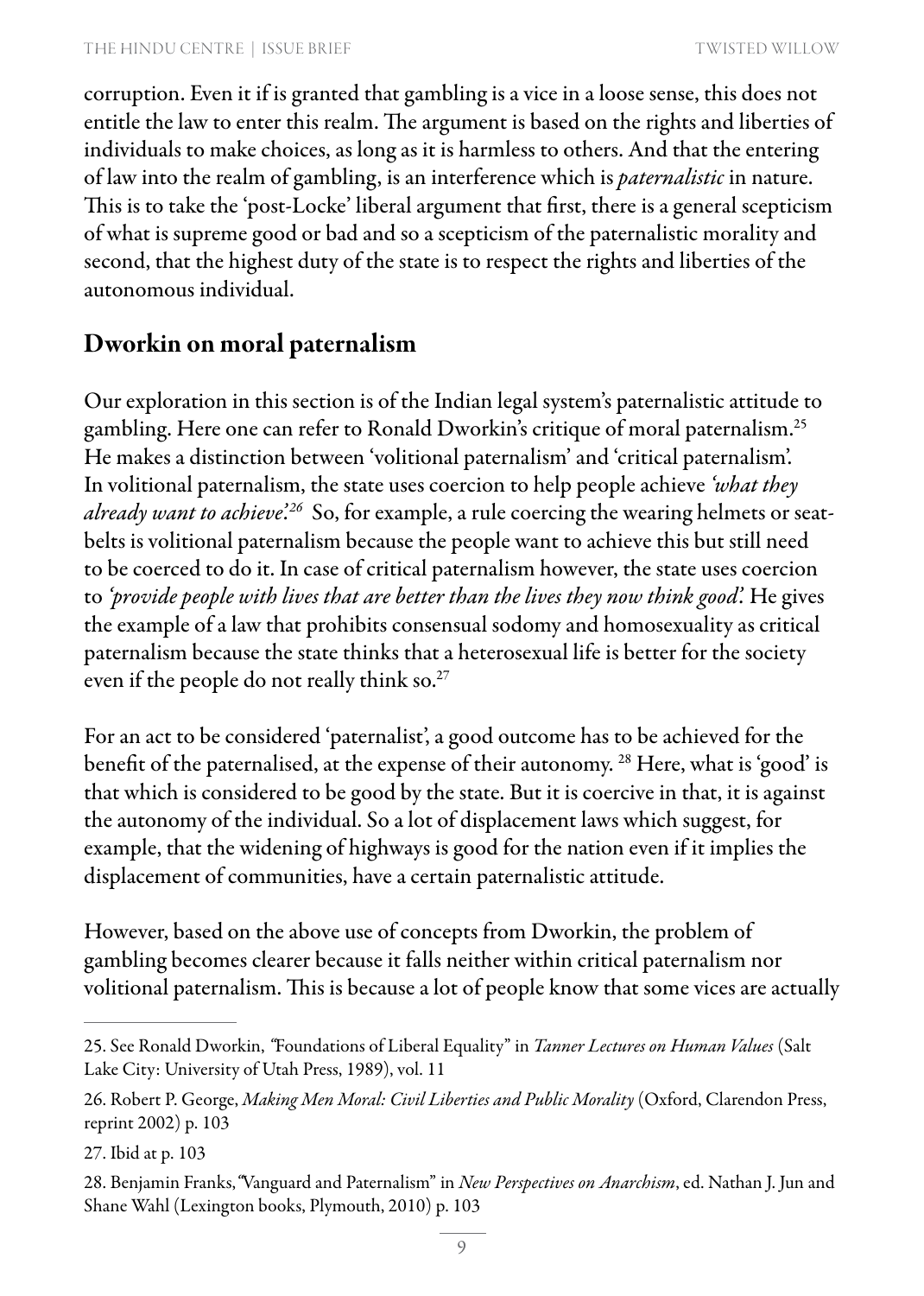connected to gambling and don't try to justify its morality. So even if it is granted that there is something in gambling that has to be restrained and discouraged, the problem is that the state is interfering with certain liberties that citizens enjoy, even if they know that the liberty is being misused for a certain self-indulgent vice. So, to put it more provocatively, the point is to argue that people have a certain 'right to do a wrong', but this has to be qualified with the question of what kinds of wrongs get this right. We aim to establish that gambling is one such example of a 'right to do wrong', because it is a protection of individual liberty which has to trump a certain shade of state paternalism. Connecting gambling to other crimes is both an argumentative as well as an empirical leap to make. This Brief 's analysis is, therefore, limited to the scope of gambling itself and to argue that in the spirit of liberties, citizens have the right to do certain wrongs as long as certain qualifications are met. Law cannot make people moral; they have to freely choose to be so based on the right reasons.

#### Right to do wrong

Although seemingly paradoxical, the best example of a 'right to do wrong' is civil disobedience, a *'Satyagraha',* which is a conscientious breaking of law for a higher moral good. But the nature of gambling for obvious reasons is different from civil disobedience, more significantly because it makes no claims of morality. In case of gambling, the reasoning has to be that the state has a duty to not interfere with an immoral act which is derived from the wrongdoer's right not to be interfered with.<sup>29</sup> Of course, one is not saying that there is a right to cheat or kill and a right to be notinterfered with in the committing of such acts. But there is a possibility of certain cases falling under the category that we are attempting to establish, special category of vices. J.S. Mill in his classic work, "On Liberty", says that *"...the only purpose for which power can be rightfully exercised over any member of a civilized community, against his will, is to prevent harm to others. His own good, either physical or moral, is not a sufficient warrant."* 30 And so the wrong that we have in mind when it comes to gambling is of what Mill calls "self-regarding" wrongs. This case is of a conduct which does not directly harm other people, though it may harm the person engaging in it.<sup>31</sup> Waldron, for example, suggests that *"by limiting rights to actions that are morally permissible, we would impoverish the content of our theory of rights." 32* This line of

31. Ibid at p.20

<sup>29.</sup> Robert P. George, *Making Men Moral: Civil Liberties and Public Morality* (Oxford, Clarendon Press, reprint 2002) p. 122

<sup>30.</sup> Jim Leitzel, *Regulating Vice: Misguided Prohibitions and Realistic Control* (NY: Cambridge University Press, 2008) p. 20

<sup>32.</sup> Waldron, 'A Right to do Wrong' *as cited* in Robert P. George, *Making Men Moral: Civil Liberties and Public Morality* (Oxford, Clarendon Press, reprint 2002) p. 126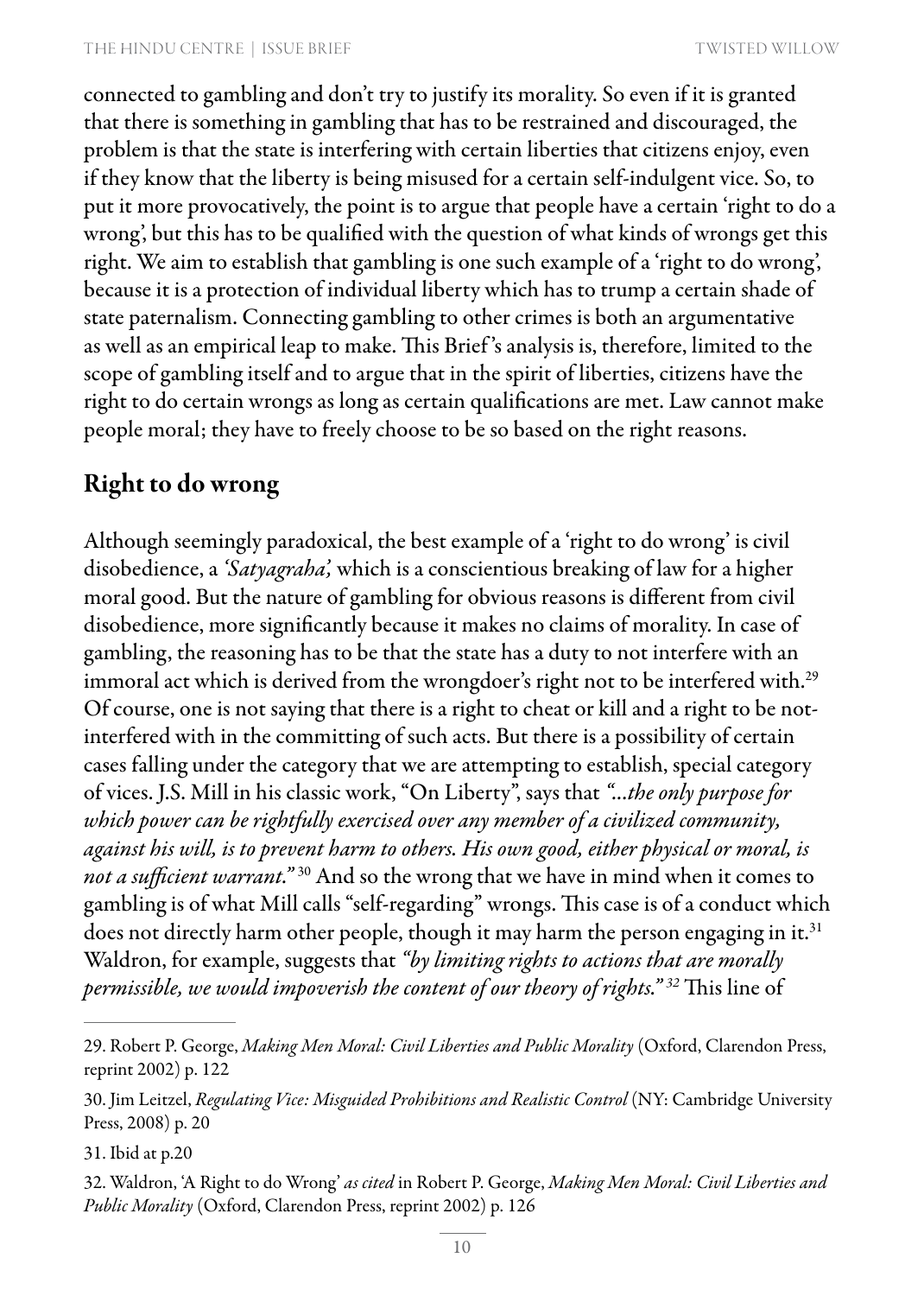argument is sometimes also used in other contexts such as legal control of sexual immorality, pornography, conscientious disobedience cases etc. What Waldron mockingly suggests is that if the state limits our rights to only actions that are morally permissible, then *"all that would be left for individual choice and action would be the banalities and trivialities of human life'...the choice between strawberry and banana ice cream." 33* Testing the limits of morality is often argued by anti-censorship groups fighting to push the limits of art and aesthetics. So it is important to grant a wide range of choices that an individual has to choose from and decide out of; and this 'right' of choice is an important liberty that has to be protected. Gambling may be a vice, but it is harmless (harm as used in tort law) and victimless (in its immediacy it is harmless). And so people must have the choice to make mistakes and learn from it if they wish to, but it is worth asking if the law needs to interfere in such cases.

The present case of gambling, however, is much narrower in scope. Gambling is more a category of moral indifference than of immorality. It is, therefore, not within the scope of this Brief to argue for a right to do something immoral, but to merely argue that there needs to be a strong right to do something non-moral such as gambling. This, however, does not in anyway intend to ignore the allied vices that come with gambling such as fixing, corruption, black money etc. They are crimes and there is little confusion about it.

This leads us to the next part of the paper. The first part attempted to establish a certain moral greyness that almost borders on a moral indifference in gambling itself. However, it acknowledges its relation to other crimes, but conceptually finds the need to distinguish between gambling itself and other vices and crimes. But in the second part of this section, the relation of law to gambling will be put to question. It was suggested that the law need not interfere with cases such as gambling because it is an interference with the liberty of citizens to make choices even if the choices are morally grey. Hence, the conclusion is that the law must not interfere with gambling, it must not prohibit or severely curtail or control it. It, however, must regulate it with the purpose of controlling and prohibiting associated crimes such as black money and fixing, but not with controlling gambling in itself.

There is a need for 'vice' in a society. Adults have to be allowed to 'choose it' or refuse it. Alcohol and tobacco are examples of this; legalisation of marijuana in some other countries is another such example. Hence there must be legal means of procuring the vice. The channel of availability may be constrained, it may require licenses depending on the vice (but the licensing process has to be transparent and devoid of excessive moral judgment surrounding it), it can fix quantity limits, advertising can be

<sup>33.</sup> Ibid at p. 126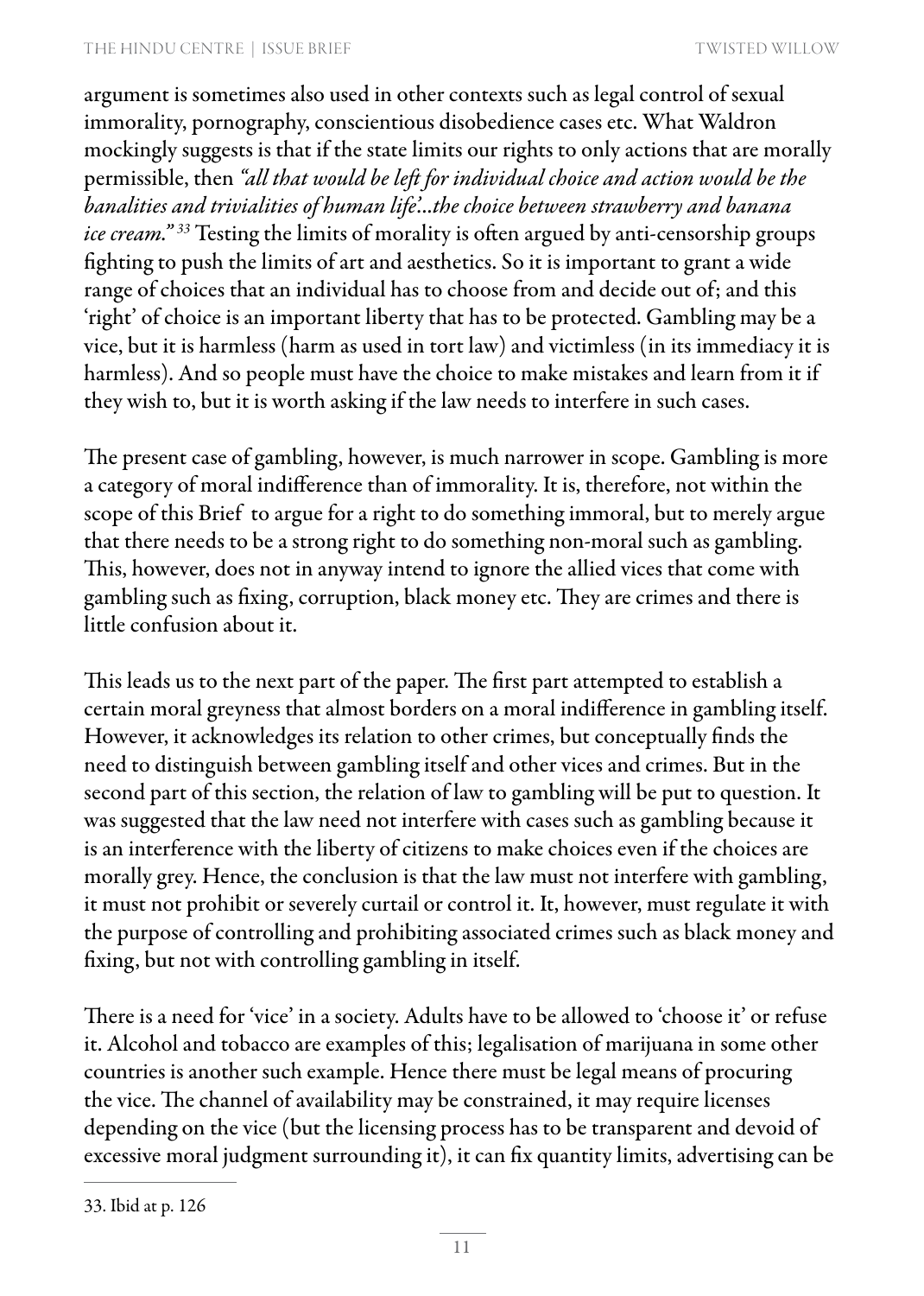controlled, warnings can be given such as in cigarette sales etc. Liberty is also about trusting the rational choice of its agents. But the lack of self-control, for example in cases of addiction, puts 'rational choice' into question.

Therefore what the law ought to do is not to prohibit the addictive vice but allow for 'self control' in the rational decision making process of the agent. This is possible through all the above mentioned means including control on usage of the vice. Regulation, therefore, is to enhance the rational decision making of the citizen and not a curbing of 'decision making power' itself.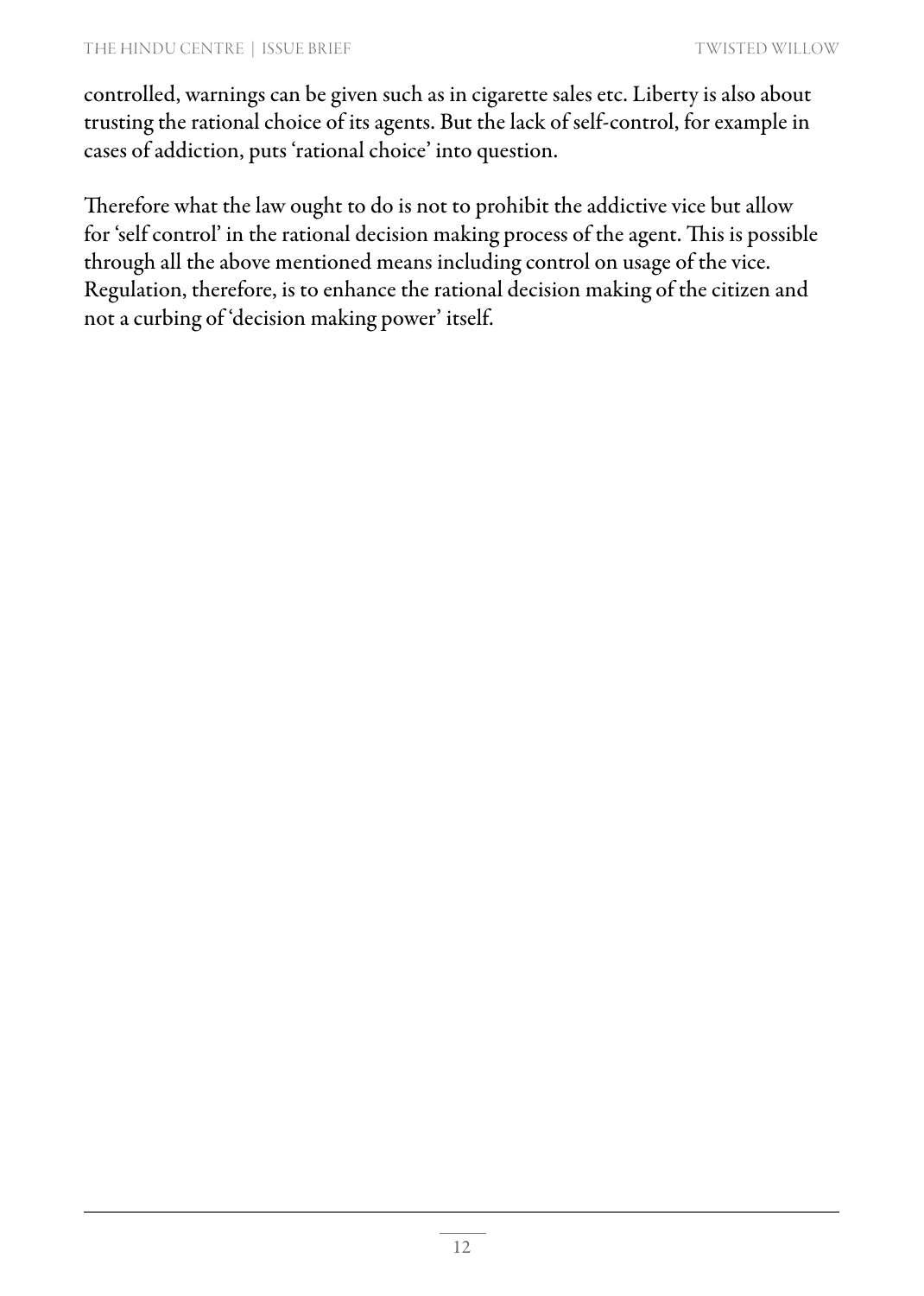### SECTION 2 *Legal Framework of Gambling & Sports Betting in India*

The Indian legal framework on gambling is complex and evidently 'dated'. When it comes to sports-betting, the law is clearly in the grey. A provisional definition of sports-betting for the purposes of this section is that *it is a form of gambling that involves betting money on the outcome of a sporting event.* In this section, we shall discuss the gambling law framework in India and suggest that the law is inadequate and unclear with regards to sports-betting.

It is an open secret that unregulated betting involving substantial wealth and money has its own subterranean life in India. Online gambling and betting is also on the rise, and several websites operate and thrive from India and abroad.<sup>1</sup>

### Indian laws in an era of 'globalisation' of gambling

The nature of betting itself has become trans-national and it is no longer a localised phenomenon with community-based social concerns. Sports events are visible live all over the world. The Internet, with its web of worldwide connections when commercialised, contradicts all conceptions of 'locality' and instead moves in the realm of the 'virtual' and the 'hyper-real'.

The Information Technology (Intermediaries guidelines) Rules, 2011, passed through a notification on April 11, 2011, by the Government of India under Section 79(2) and Section 87(c) (zg) of the Information Technology Act, 2000, pertains to regulation of Internet gambling. Section 3(2)(b) states that the intermediary, through rules and regulations, terms and conditions, *must inform the users of computer resource not to host, display, upload, modify, publish, transmit, update or share any information relating to or encouraging gambling.* In this provision, gambling has been put along with other categories such as defamatory, blasphemy, obscene, pornographic, paedophilic etc. Hence, a joint reading of the IT Act and the Public Gambling Act suggests that a responsibility is on the Internet Service Provider (ISP) to impose on all their subscribers, terms of use which prohibit any content which "encourages money laundering or gambling or is otherwise unlawful in any manner whatsoever". There is also an obligation to disable such content once the authorities gain the knowledge of this. Also, there is no foreign direct investment allowed in betting/gambling/lottery

<sup>1.</sup> FICCI cites a KPMG Report "Online Gaming: A Gamble or a Sure Bet", that the betting market in India would be around Rs. 300,000 crores and hence a possible revenue of Rs 12,000 to 19,000 crores for the government. *See* FICCI *Sports Betting in India*, p.3, available on http://www.squiresanders.com/ regulating-sports-betting-in-india/ (last accessed on 30th May, 2013)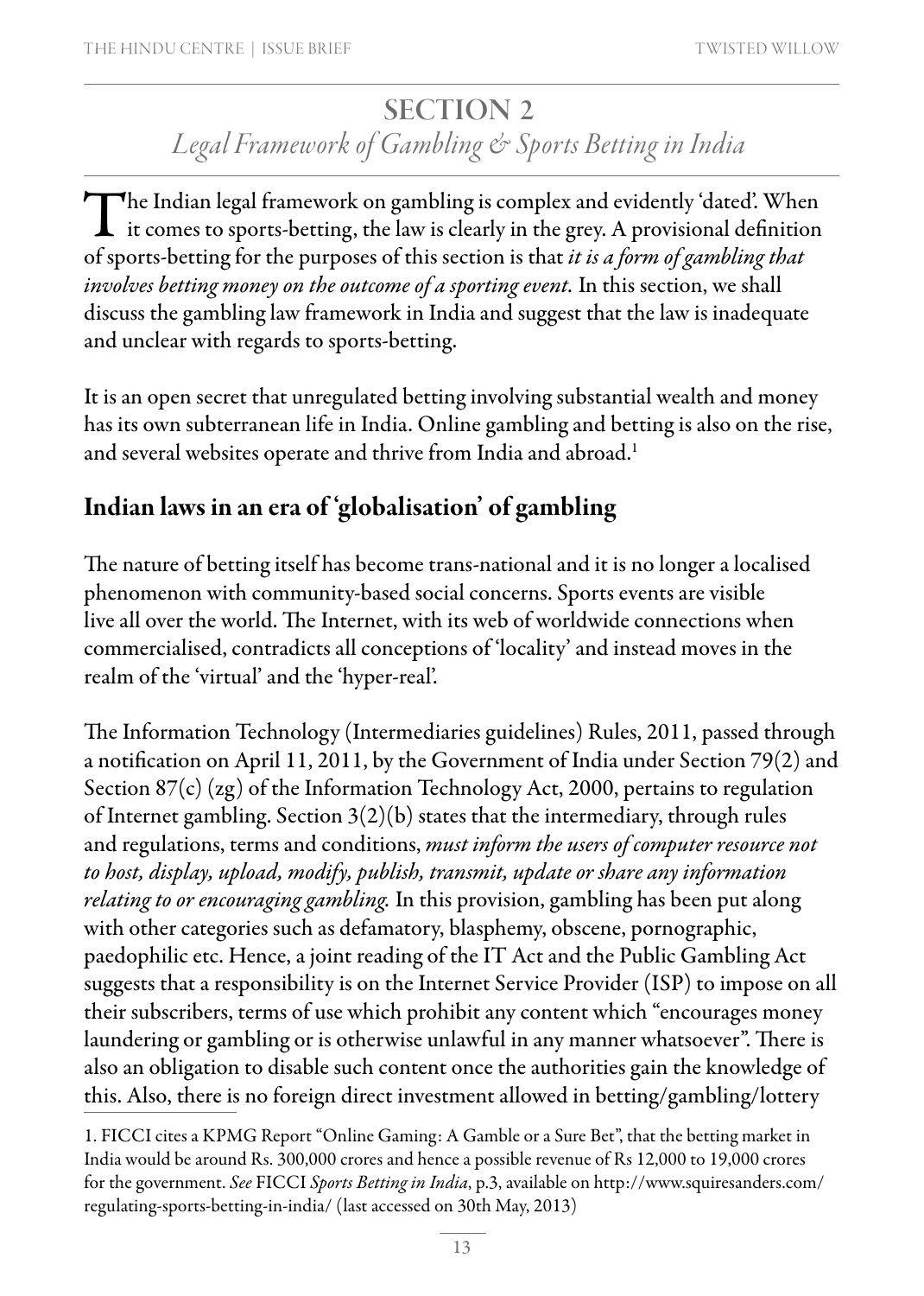industry in India. Under Section 30 of the Indian Contract Act, 1872, agreements by way of wager is void and no suit shall be brought for recovering anything alleged to be won in such a wager. The exception to this law is horse-racing.<sup>2</sup>

#### Constitutional provision

As per the Constitution of India, Entry 34, List II of the Seventh Schedule empowers the State governments to legislate on matters concerning gambling and betting. Therefore, several State legislations such as the Tamil Nadu Gaming Act, 1930, and the Bombay Prevention of Gambling Act, 1887, exist in most of the States. However the Public Gambling Act, 1867, is a Pre-Independence central legislation. It was after Independence that several States enacted their own laws pertaining to betting and gambling which overruled the Central legislation. But certain States such as Uttar Pradesh, Punjab, Himachal Pradesh and Madhya Pradesh have adopted the Public Gambling Act to their territory via Article 252 of the Constitution.

An important constitutional question was raised in *State of Bombay* v. R.M.D. *Chamarbaugwala3* on the question of whether gambling is of the nature of 'trade or business' falling under Article 19(1)(g) or Article 301 of the Constitution. To this, the Supreme Court held that *"We find it difficult to accept the contention that those activities which encourage a spirit of reckless propensity for making easy gain by lot or chance, which lead to the loss of the hard earned money of the undiscerning and improvident common man and thereby lower his standard of living and drive him into a chronic state of indebtedness and eventually disrupt the peace and happiness of his humble home could possibly have been intended by our Constitution makers to be raised to the status of trade, commerce or intercourse and to be made the subject matter of a fundamental right guaranteed by Article 19(1)(g)." 4*

With a strong moralistic tone, it was held that gambling would not be protected as a 'trade or business', under the Constitution of India. This was reiterated by the

<sup>2.</sup> Insurance laws today are considered not to be a wager in most nations including India. But it is interesting to note that towards the middle-ages, in Genoa and Antwerp, the emergence of life-insurance was seen in the form of betting on future eventualities of a non-economic nature. Bets were made, for instance, "on the life and death of persons, on the birth of boys or of girls, on the outcome of voyages and pilgrimages, on the capture of sundry lands, places or cities". Such contracts were repeatedly proscribed as illegal games of chance, amongst others by Charles V. Even in the 17th century, dealings in life-insurances were still called "betting". See, J. Huizinga, *Homo Ludens: A Study of the Play-Element in Culture,*  (London: Routledge & Kegan Paul, reprint 1949) p. 53

<sup>3.</sup> AIR. 1957 SC 699

<sup>4.</sup> An argument in similar moralistic vain was made with regards to Article 301 as well, excluding gambling from its ambit.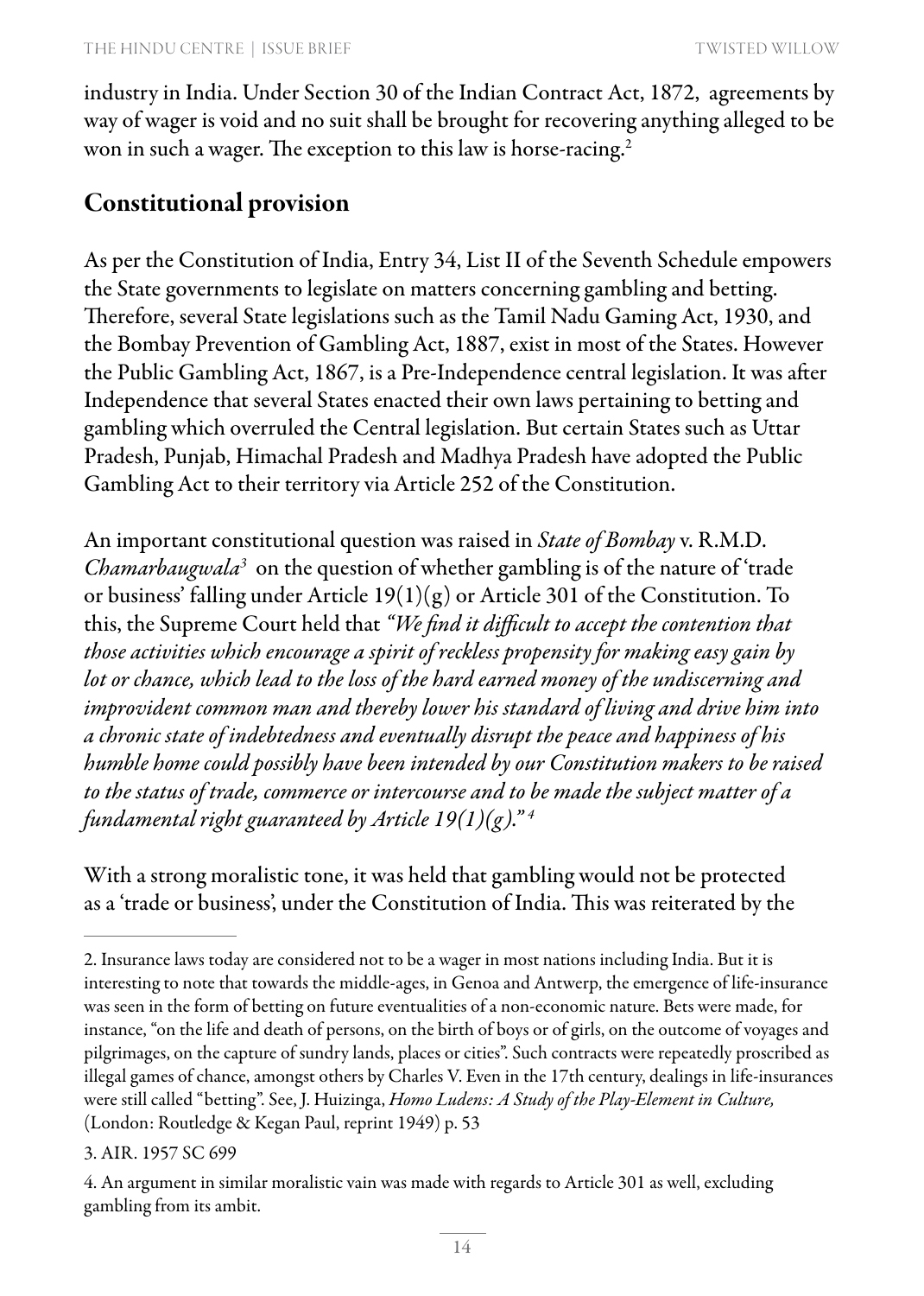Supreme Court in several later judgments including *K.R. Lakshmanan v. State of Tamil Nadu and Anr. 5*

#### State laws on gambling

The Public Gambling Act makes gambling illegal, when it is made a business to earn profits and commissions. This Act doesn't define gambling but Section 12 states that the Act does not apply when a game of skill is involved. In the *R. Lakshmanan*<sup>6</sup> case, the Supreme Court in defining "gambling" said that it consists of consideration, an element of chance and a reward. The result of the gamble must be wholly uncertain. State laws such as the Madras City Police Act, 1888 in Section 3, says that "Gaming does not include a lottery but includes wagering or betting". Similar is the case with the Tamil Nadu Gaming Act, 1930, the Kerala Gaming Act, 1960, etc. The Preamble of the Public Gambling Act states:*"whereas it is expedient to make provision for the punishment of public gambling and the keeping of common gaming-houses".* Similar preambles are present in other State legislations as well.7 The intent of most laws seems to be the curbing of gambling and prohibiting it in gaming houses for reasons *causing debasement of public morality and wide spread exploitation and threat to peace and order" <sup>8</sup>* Hence, these laws attempt to prohibit public gambling, gambling-houses and commercial gambling of any form.

Most State laws mention the penalties, punishments and powers of the police in enforcing the law. But there is little empirical evidence on how effective these laws have been. Under Section 5 of the Tamil Nadu Gaming Act, 1930, if the magistrate or Superintendent of Police has reason to believe, based on credible information and necessary inquiry, that a gaming-house has been established, he may enter himself or authorize certain ranked offices, by force if necessary, to take individuals in the gaming-house into custody. The penalty and punishment are also archaic. Section 9 of the Tamil Nadu Gaming Act, 1930, for example, suggests fines not exceeding Rs. 200 or imprisonment not exceeding one month on being found gaming or present for the purpose of gaming in a common gaming-house.

5. AIR 1996 SC 1153 or 1996 SCC (2) 226

7. The Madras City Police Act, 1888 in Section 3 defines "Common gaming-house as *Common gaminghouse, room, tent, enclosure, vehicle or any place whatsoever in which cards, dice, table or other instruments of gaming are kept or used for the profit or gain of the person owning, occupying using or keeping such house, room, tent, enclosure, vehicle, vessel or place whether by way of charge for the use of instruments of gaming or the house, room, tent, enclosure, vehicle or place or otherwise howsoever, and includes any house, room, tent, enclosure, vehicle, vessel or place opened, kept or used or permitted to be opened, kept or used for the purpose of gaming.*

8. *See;* Preamble of the Assam Gaming Act

<sup>6.</sup> AIR 1996 SC 1153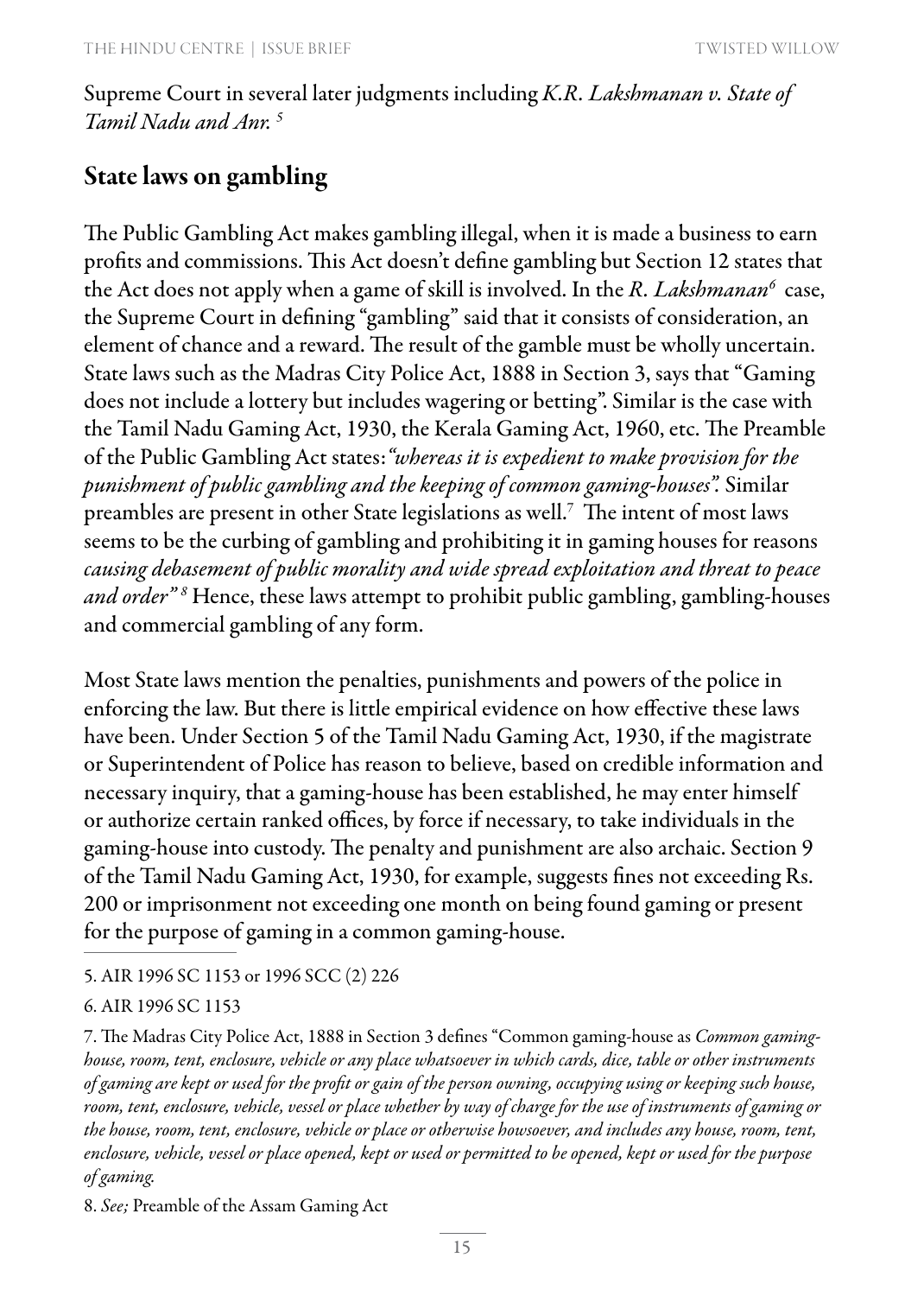The fine for opening or keeping a gaming-house does not exceed Rs. 500.

#### Skill and chance

In *State of Andhra Pradesh v. K. Satyanarayana* the question was whether rummy is a game of chance or skill. The Supreme Court held that rummy is not entirely a game of chance such as the 'three card game' because rummy requires certain other skills such as holding and discarding cards. Since it is mainly and preponderantly a game of skill, and is of the same character as games such as Bridge, it would not fall within the purview of gambling. But a recent Madras High Court decision gave a twist to this law.9 It agreed with the Supreme Court that a game of rummy is one of skill, but held that if it is played by the members with 'stakes' the provisions of the Chennai City Police Act are attracted. It entitles the police to take action if such illegality is carried on in the premise, i.e., the illegality of playing rummy with stakes, profits and gains.

In *K.R. Lakshmanan v. State of Tamil Nadu and Anr*,<sup>10</sup> the Supreme Court asserts that a game of skill, where although the element of chance necessarily exists, is one in which success depends principally upon the superior knowledge, training, attention, experience and adroitness of the player.<sup>11</sup> It is the dominant element of 'skill' or 'chance' that determines the character of the game. The question before the court in this case was on whether betting on horse-races is gambling or not. The Supreme Court, by invoking the distinction between skill and chance, held that betting on horse-racing is a game of skill and hence excluded from the realm of betting and gambling. "We have no hesitation in reaching the conclusion that the horse-racing is a sport which primarily depends on the special ability acquired by training. It is the speed and stamina of the horse, acquired by training, which matters. Jockeys are experts in the art of riding. Between two equally fast horses, a better trained jockey can touch the winning post."<sup>12</sup>

#### Exceptional legislations

The Lotteries (Regulation) Act of 1998 gave State governments the authority to hold lotteries. But this permission is qualified by conditions such as Section 4(h), no lottery shall have more than one draw in a week, or Section 4(j), the number of bumper draws of lottery shall not be more than six in a calendar year, etc. Two States,

10. AIR 1996 SC 1153 or 1996 SCC (2) 226

11. Ibid

12. AIR 1996 SC 1153

<sup>9.</sup> *Deputy Commissioner of Police v. Mahalakshmi Cultural Association,* decided on 22.3.2012 by Madras High Court division bench in W.A. No. 2287 of 2011.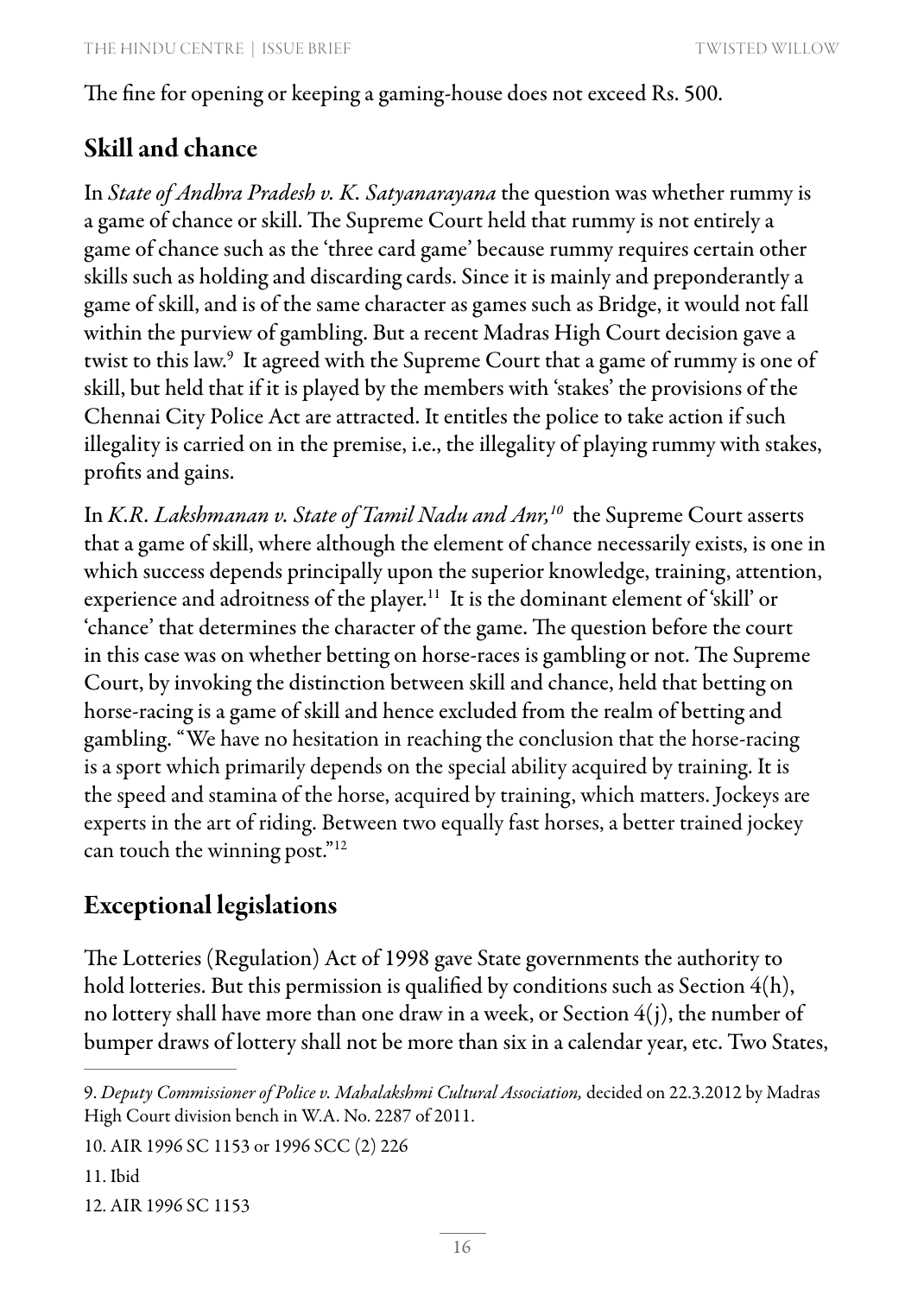Goa and Sikkim, allow casino gambling and in all other States legal gambling is restricted to horse racing.

The Goa, Daman and Diu Public Gambling Act, 1976 was amended to legalise certain forms of gambling.13 Section 13A: "Authorised Game.— (1) Notwithstanding anything contained in this Act, the Government may authorised any game of electronic amusement/slot machines in Five Star Hotels {and such table games and gaming on board in vessels offshore as may be notified} subject to such conditions, including payment of such recurring and non-recurring fees, as may be prescribed."

Sikkim is the other Indian State to have legalised gambling through Sikkim Casino Games (Control and Tax Rules), 2002 and Sikkim Regulation of Gambling Act (Amendment) Act, 2005. Sikkim is also the first Indian State to legalise online gaming through the Sikkim Online Gaming (Regulation) Amendment Act, 2011.

Based on the discussion so far, the following brief conclusions can be made. First, for an act to be called gambling, the nature of chance must dominate over skill. Therefore, horse racing being a game of skill, betting in it would be an exception. Second, gambling itself is seen as illegal and prohibited in most States, except a few such as Goa and Sikkim. Most States make gambling-houses illegal and prohibit gambling for profits and gains. Third, gambling laws are clearly archaic and dated; the law has not evolved with the times. A strong moralist tone is evident in the judgments which condemn the vice of gambling, and is clearly a *paternalistic law.* The courts have rarely been self-critical in questioning this assumption of the immorality of gambling itself.

And the most significant point is one on sports-betting. The reasoning that holds good for the validity of betting on horse-races, or even rummy, must hold good for betting on sports as well. The Supreme Court in the *R. Lakshmanan* case cites the Encyclopaedia Britannica, 15th edition, to make the point that "Betting on horse racing or athletic contests involves the assessment of a contestant's physical capacity and the use of other evaluative skills". If bets can be placed based on evaluating horses on the basis of the breed, age, previous performance etc, and if there is a skill involved in such bets, why would the same reasoning not hold good for betting on sports such as cricket (which clearly don't involve horses)? For these aforementioned reasons, sports-betting doesn't seem to fall under the scope of 'gambling and betting' but seems closer to horse-racing which is considered a game of skill.

One of the possibilities of regulating sports-betting, therefore, can be by passing a

<sup>13.</sup> Inserted by the Amendment Act 11 of 1992 and Amendment Act 13 of 1996 in Section 13 of the Act.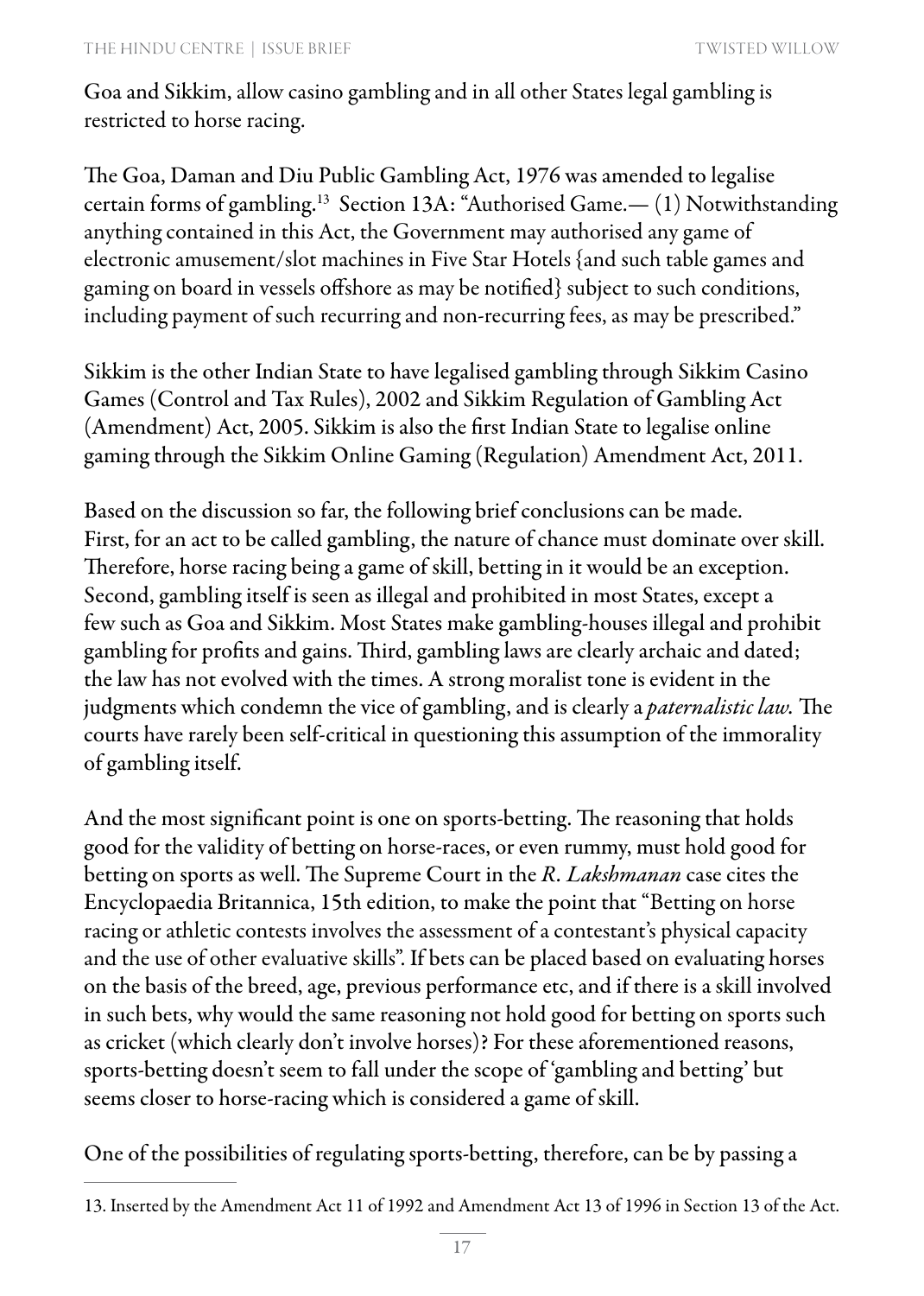Central Legislation. If sports-betting is a skill, then it doesn't fall on the State List of the 7th Schedule, it may even be regulated as a trade or business falling under Article 301 (Entry 42 of the Union List).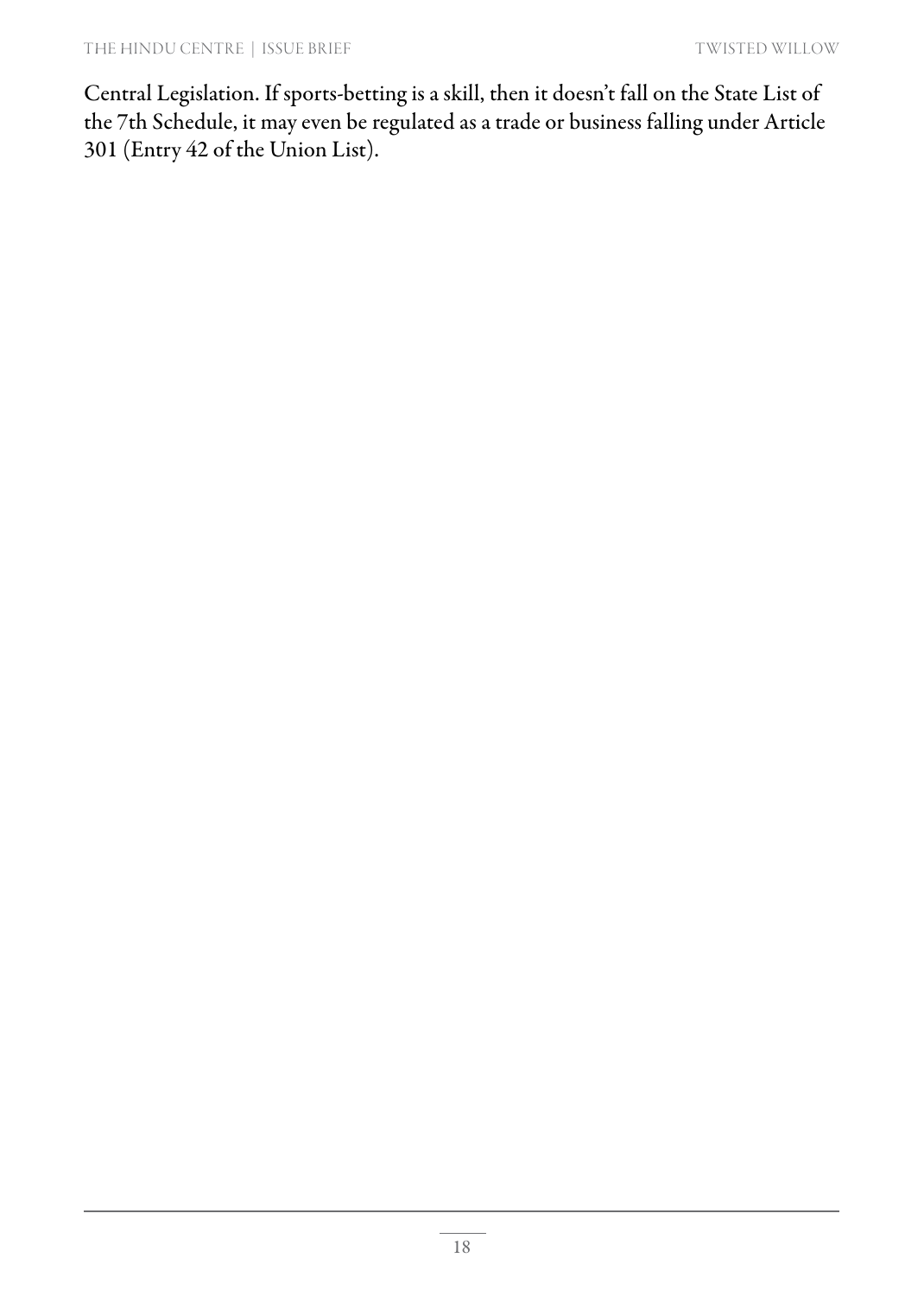### SECTION 3 *Not Cricket*

 $\bigcap$  reyness surrounds the moral, philosophical and legal positions on gambling  ${\bf J}$  in India. The inability by national and international cricket authorities to put an end to the evils arising out of betting in cricket is a telling example of the consequences of having archaic laws governing gambling in India.

Lamenting on the fatal blow inflicted on the appeal that the game held to its passionate followers, India's Central Bureau of Investigation (CBI) said: "The romanticism associated with the game is perhaps gone forever. Increasingly, in the playing fields around the world, the music of sweetly timed strokes is being replaced by the harsh cacophony of ringing cell phones."1

This chapter will throw light on the measures taken by the International Cricket Council (ICC), cricket's international governing body, and the Board of Control for Cricket in India (BCCI), the Indian cricket board, to minimise the effect that gambling and betting have on the game in the country.

#### A decades-old menace

Betting on cricket in India gained momentum in the late 1980s and early 1990s, coinciding with the surfeit of one-day internationals during this period.2 After the revelations of match-fixing by South Africa's captain Hansie Cronje in April, 2000, an investigation was done by the CBI into allegations of match-fixing and malpractices related to betting.3

The CBI, besides exposing the crimes committed by a few of India's cricketers, analysed the magnitude of the menace, confirmed that betting in the game is "perhaps the biggest organised racket in the country", and warned that "there are clear signals that the underworld mafia has started taking interest in the betting racket and can be expected to take overall control of this activity".<sup>4</sup> It also spoke about the inadequacy of the national laws on betting and gambling to tackle the problem, which had already assumed huge proportions.

2. Ibid

3. http://www.espncricinfo.com/india/content/story/84318.html (last accessed on 30th May, 2013)

4. Ibid

<sup>1.</sup> Central Bureau of Investigation: Cricket Match-Fixing and Related Malpractices: A Report by CBI (November 1, 2000)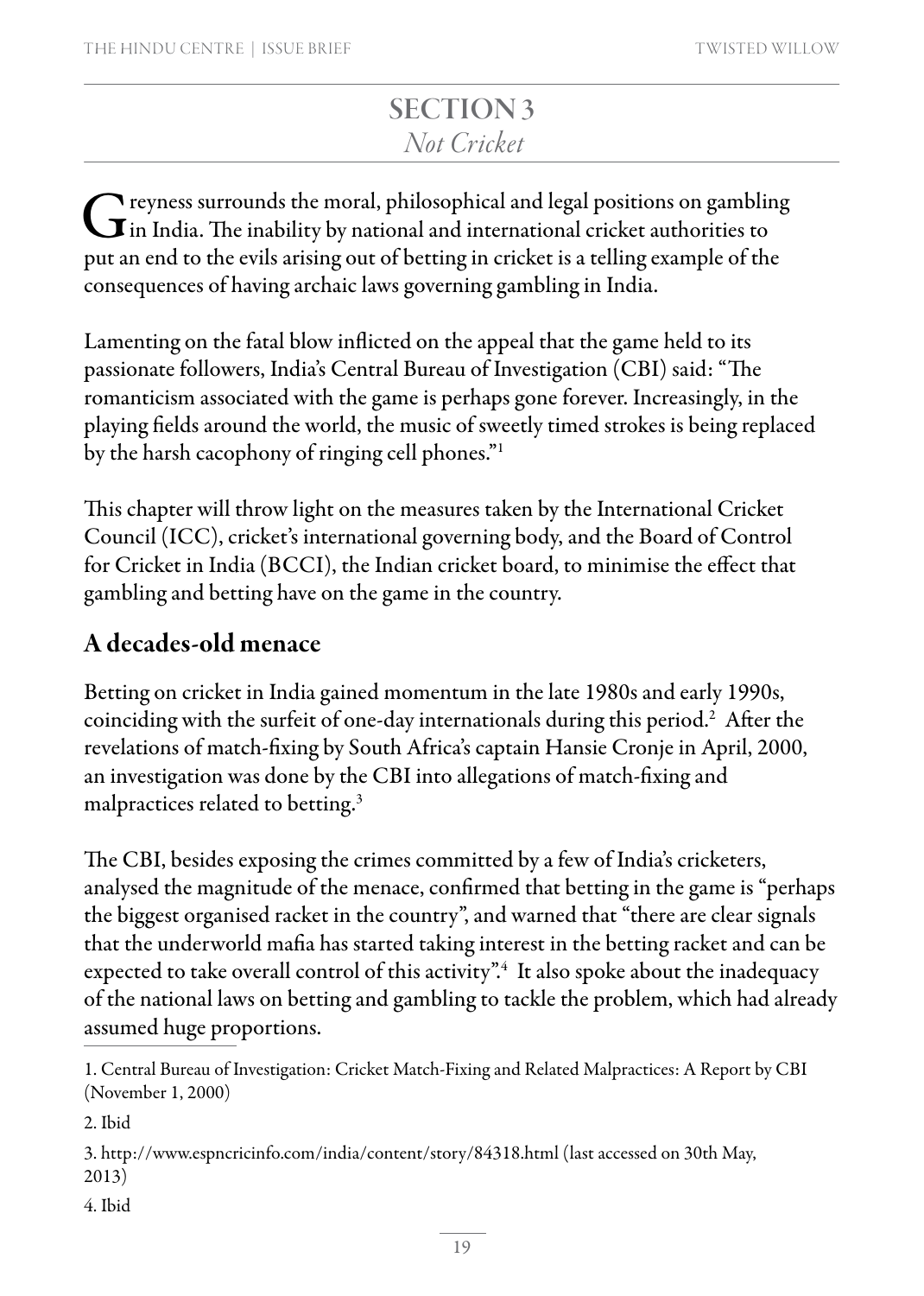The ICC, in the aftermath of the above incidents, formed the International Anti-Corruption Unit, which was later renamed as the Anti-Corruption and Security Unit (ACSU).5 The BCCI and the ICC both have their Anti-Corruption Code, which compels every player or participant under either or both the boards to comply with it.

#### International Cricket Council

 $\bullet$  The ICC, in its Code, clearly defines the "offences" under its jurisdiction.<sup>6</sup> Its Code would apply to all matches and tournaments under its umbrella, and in any case where its jurisdiction overlaps with that of the respective national cricket boards, the ICC would get the first preference.

• It concerns itself only with the conduct of the players and participants, and not bookmakers or punters.

'Offences', as defined by the ICC, comprise of:

• Fixing, accepting reward/money to do it, failing to perform to one's abilities in a match, inducing fellow participant to do any of the above. (Minimum ban five years, maximum, lifetime.)

• Betting, with any party on any match or event associated with the Board, inducing a fellow player or participant to indulge in it, ensuring a particular outcome in the knowledge of an advantage in betting. (Minimum ban two years, maximum, lifetime.)

• llicitly using valuable information in connection with a match for betting, providing someone else this valuable information for use in betting, or inducing a fellow player or participant to indulge in using or providing this valuable information. (Minimum ban six months, maximum, five years.)

• Providing or receiving any gift or reward for helping an outsider to use any valuable information, or know the upcoming events on the field of play, and failing to disclose to the concerned authorities under ICC, or a national board, about any such giving or receiving of such gifts. (Minimum ban one year, maximum, five years.) • Failing to cooperate with investigation. (Minimum ban six months, maximum, two years.)

<sup>5.</sup> International Cricket Council – Anti Corruption Overview http://www.icc-cricket.com/about/35/ anti-corruption (last accessed on 30th May, 2013)

<sup>6.</sup> *Anti Corruption Code for Participants, I*CC: http://icc-live.s3.amazonaws.com/cms/media/about\_ docs/518b77cc897f1-Anti%20Corruption%20Code%20for%20Participants.pdf (last accessed on 30th May, 2013)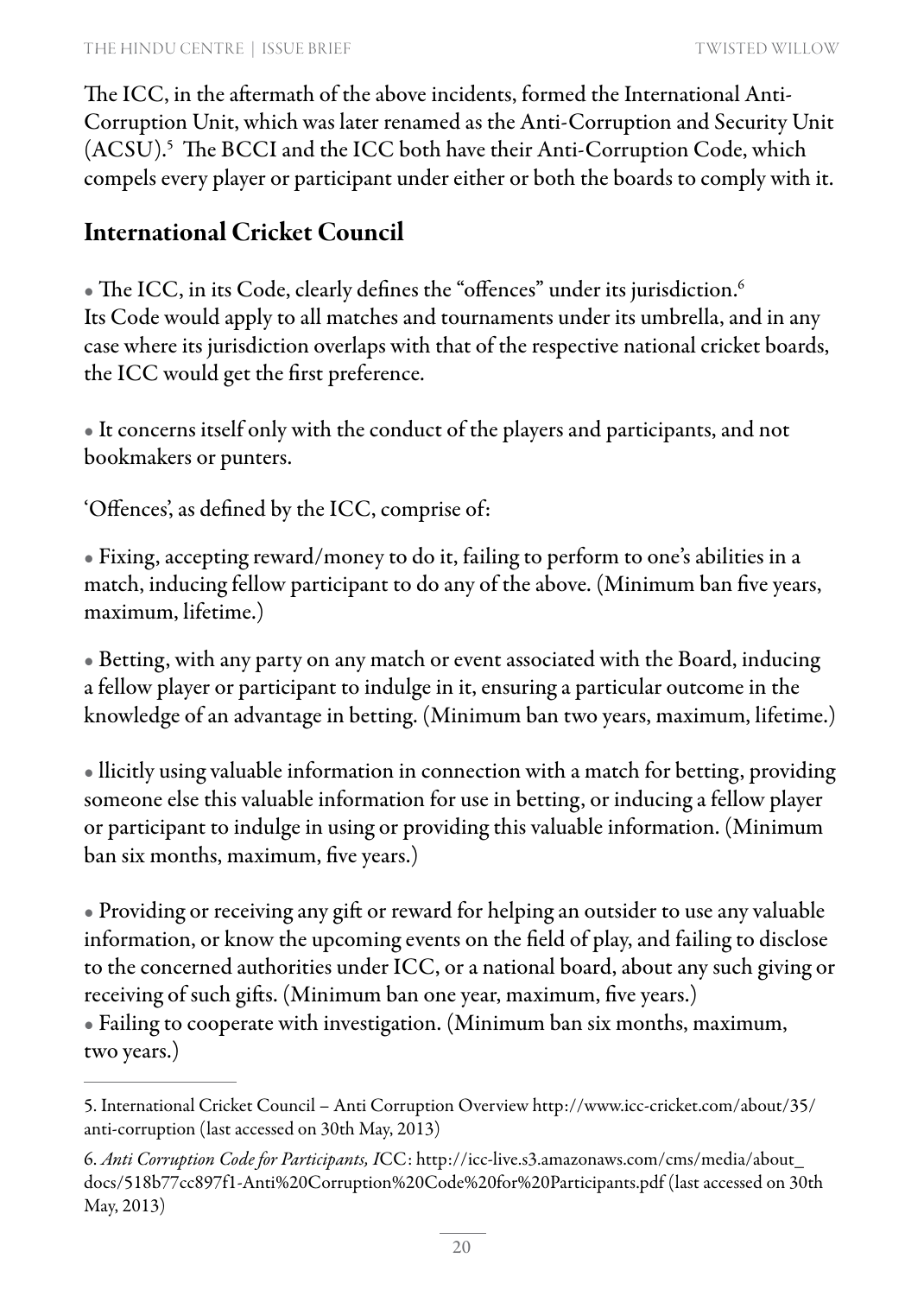The trial and punishment will be handled by the anti-corruption tribunal of the ICC, and additional fines may be imposed exclusive of the ban. An appeal can be made by the concerned individuals or parties, or the ICC, against the decisions of the anticorruption tribunal. The appeal will be heard at the Case of Arbitration for Sport (CAS), whose decision will be binding on all parties.

#### Board of Control for Cricket in India

The BCCI, which governs cricket in India, also has an anti-corruption code similar to that of the ICC.<sup>7</sup> Its investigation unit is called the Anti-Corruption Unit.

The decisions are handed out by BCCI's Disciplinary Committee, and for any legal recourse, the concerned party will have to file an appeal within 14 days of having been given the punishment.

If the offence is more than 8 years old, no investigation will be done by the BCCI.

Despite these laws, however, the rampant betting in the country, which has come to light with the recent IPL controversy, clearly show that they are not able to work effectively in cleansing the sport from the menace.

#### Need for an overhaul

The CBI, in its report on match-fixing and related malpractices, cites the lack of fear of the bookies (who determine 'odds') and punters (who place bets with the bookies) getting caught: "A primary reason for the growth of this racket is the relatively liberal provisions of the Public Gambling Act. The ingredients and punishments under this Act differ from State to State. Even as it is debatable whether betting on cricket attracts provisions of this Act, since cricket theoretically is a game of skill, the maximum punishment under this Act [is hardly a deterrent]. For example, in Delhi, for a first offence is imprisonment for six months and a fine of Rs.1,000 and for subsequent offences, a maximum punishment of imprisonment of one year and a fine of Rs.2,000. Hence, for a bookie or punter dealing in crores of rupees, the provisions of this Act are no major cause of worry."8

<sup>7.</sup> *Anti-Corruption Code for Participants, BCCI:* http://www.bcci.tv/bcci/bccitv/index/ anticorruption

<sup>8.</sup> Central Bureau of Investigation: Cricket Match-Fixing and Related Malpractices: A Report by CBI (November 1, 2000)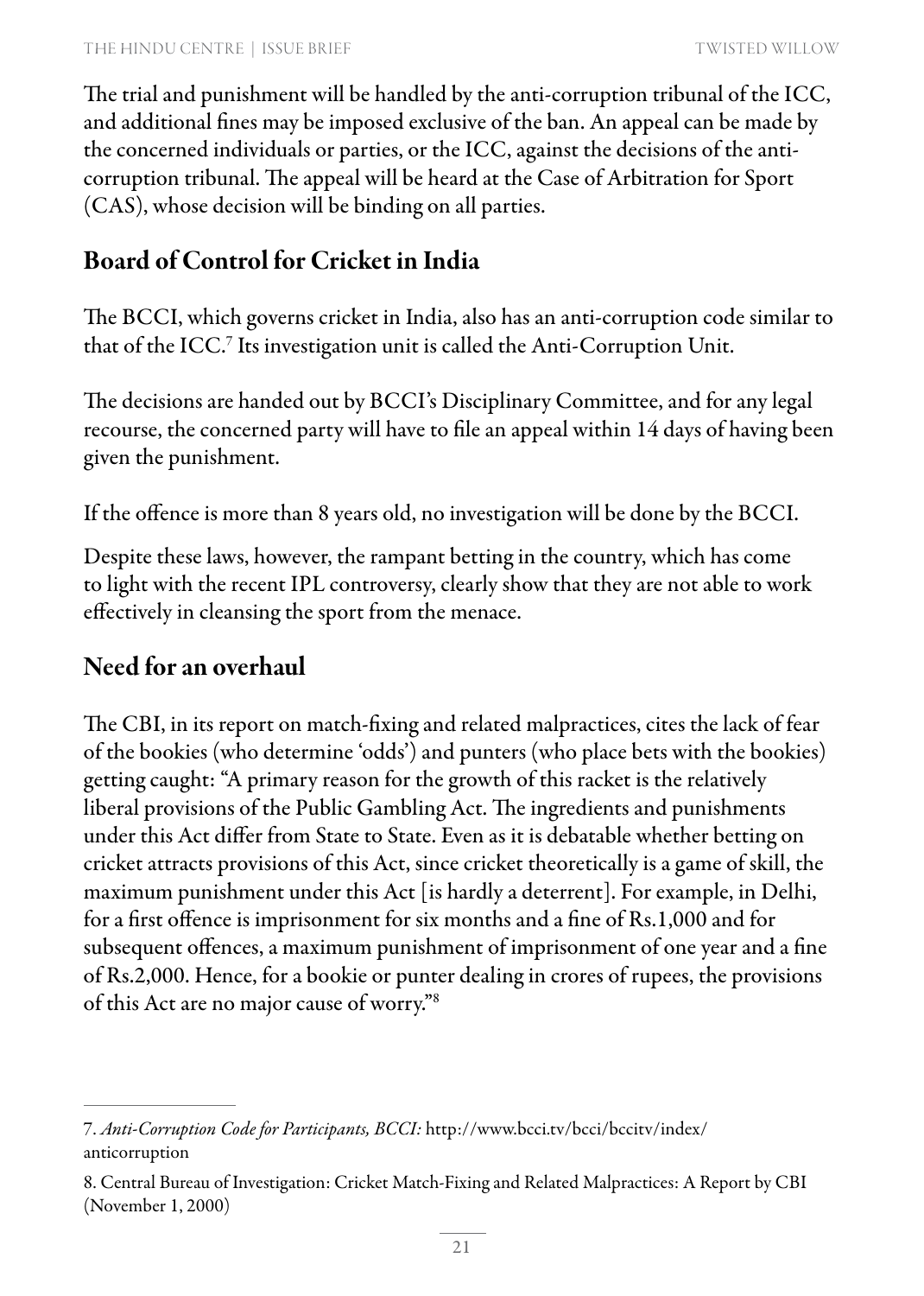#### THE HINDU CENTRE | ISSUE BRIEF TWO TWISTED WILLOW

What is evident from the above reasoning is the drawback in the public gambling laws. The laws are archaic; penalties and punishments these laws prescribe, such as Rs. 200 and Rs. 500 in the Tamil Nadu Gambling Act, is proof of this. With such structural problems, it is not enough to merely tweak the laws but they need a complete overhaul.

The BCCI has employed the services of ICC's ACSU in the IPL, but with revelations of fixing in the league in the past two years, the unit hasn't been able to work efficiently enough to prevent these.9 "It does not need divine eyes to see that *satta*  [betting] in cricket and other games is reaching an alarming situation. The extent of money that it generated is diverted to clandestine and sinister objectives like drug trafficking and terrorist activities," said Dharmesh Sharma, an Additional Sessions Judge, of a Delhi trial court. "It is high time that our legislature seriously considers legalising the entire system of betting online or otherwise so that enough revenues can be generated to fund various infrastructural requirements for the common man and thus check the lucrative business in organised crime."10

Why, in spite of the laws of the BCCI and the ICC, has cricket betting assumed such proportions, so as to threaten the game? Lessons may be learnt from a deeper analysis of the regulation of gaming in the United Kingdom and Australia.

<sup>9.</sup> http://www.thehindu.com/sport/ipl2013/its-a-bolt-from-the-blue-bcci/article4720631.ece (last accessed on 30th May, 2013)

<sup>10.</sup> http://www.espncricinfo.com/india/content/story/475479.html (last accessed on 30th May, 2013)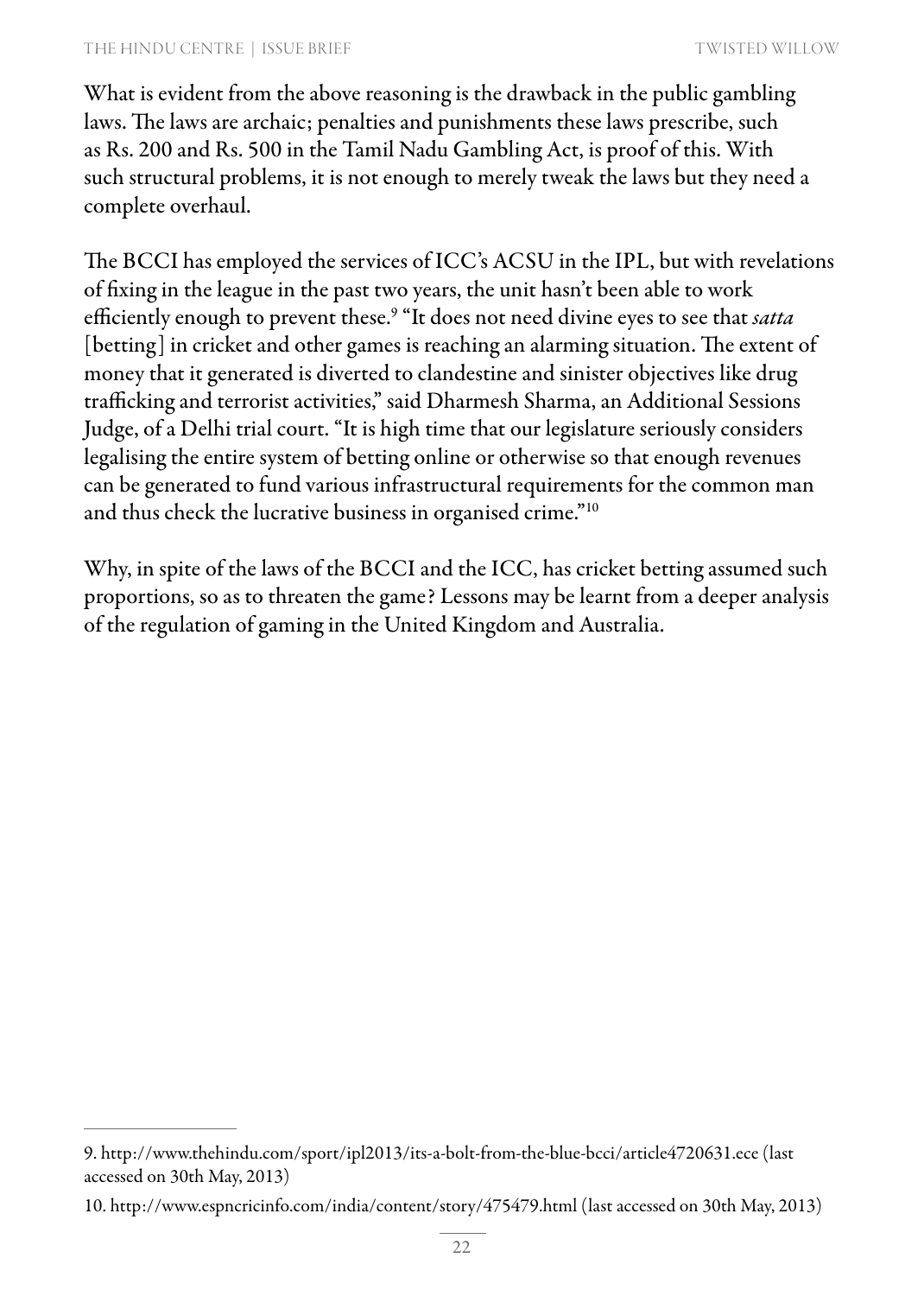#### SECTION 4

## *Regulation of Gambling in Other Countries: Lessons for India*

In order to better frame an approach to regulation and legislation on sports<br>gambling, we examine here the experience of other countries in the regulation of In order to better frame an approach to regulation and legislation on sports gambling.

In the United Kingdom (UK), commercial gambling became legally permissible in the second half of the century, but the change in the stance of the state from prohibition to regulation only took place about a decade ago. This change was largely on account of technological advancements and social attitudes that evolving laws had ushered in. Earlier during the 19th and 20th Centuries, gambling was not legally permissible. The 1845 Gaming Act imposed punishments of fine and imprisonment for gambling in common houses and simultaneously recused the state from the task of settling gambling disputes.<sup>1</sup>

However, this is not to say that the popular perception of gambling itself was negative or its prevalence low through this period. In fact, one of the reasons for the 1845 enactment was the clogging up of courts with gambling disputes. $^2$  A commonly held belief amongst the English parliamentarians was that gambling had percolated from the aristocrats to the commoners.3 Laws were devised to prohibit gambling by the working class. Arguments before the Commons' Select Committee on the legality of gambling were paternalistic in their reference to the social-economic impact of gambling on the poor and simultaneously legitimised gambling by the aristocrats. For instance, Admiral Rous argued that *"the poor should be protected; but I would let a rich man ruin himself if he pleases." 4* In conformance with this view, the Gaming Act, 1845 criminalised gambling within common houses, but did not restrain gaming by the rich. This was a result of deliberate effort by the legislators who perceived gaming by the aristocrats as a form of leisure and that by commoners a social evil that exacerbated poverty and crime.<sup>5</sup>

<sup>1.</sup> United Kingdom Gaming Act, 1845

<sup>2.</sup> Review of the Gaming and Lotteries Act, 1956-86, Report of the Inter-departmental Group, Department of Justice, Equality and Law Reform, Ireland, 2000.

<sup>3.</sup> M. Clapson, *Popular Gambling in English Culture, c. 1845 to 1961* (University of Warwick: 1989)

<sup>4.</sup> Ibid

<sup>5.</sup> Ibid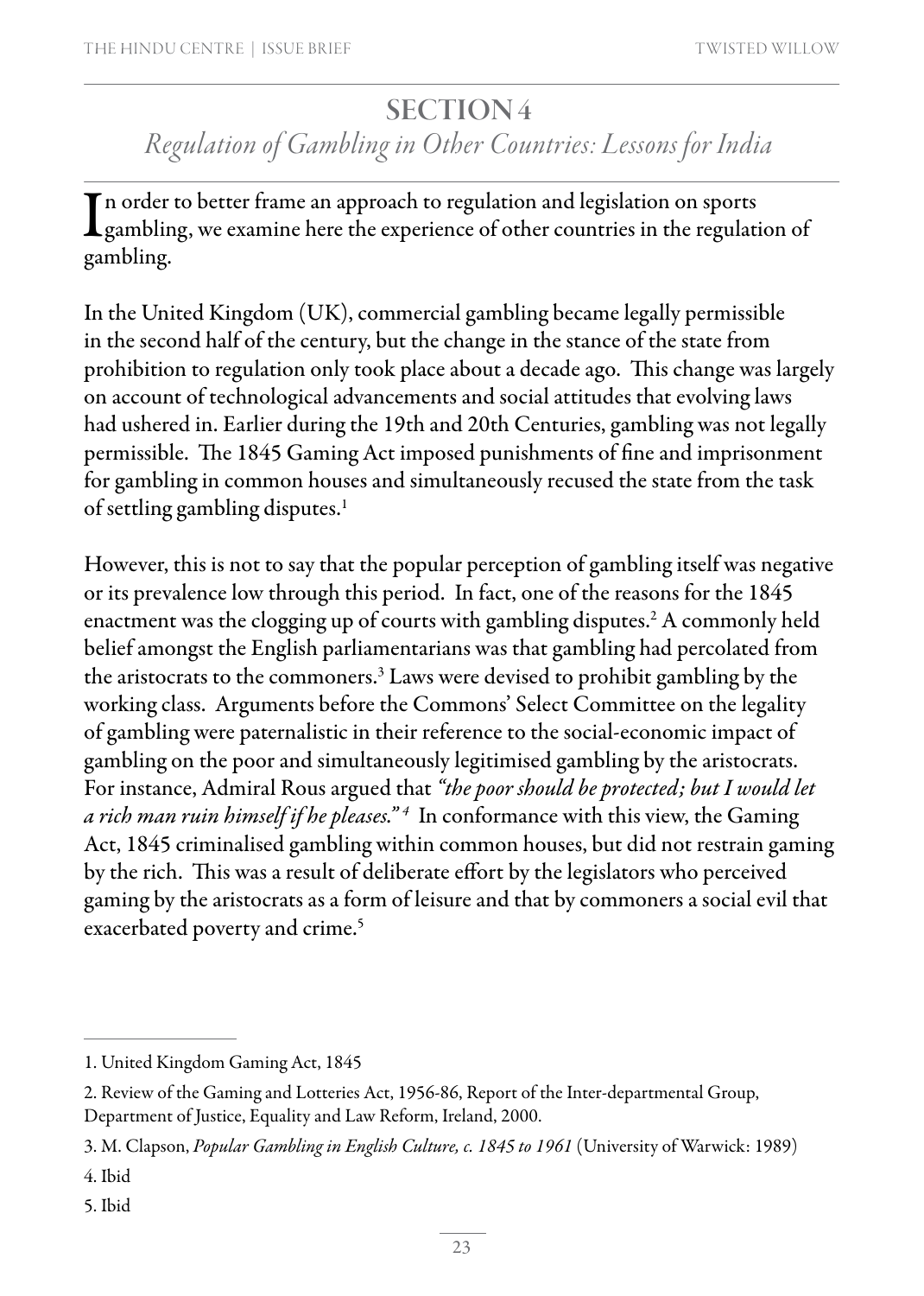#### Experience with criminalisation

The criminalisation of gambling among commoners in 1845 aggravated the class inequalities debate. The exclusion of the working class from the privilege of this leisure sport led to a demand for democratisation of gambling.<sup>6</sup> In any case, laws prohibiting gambling and lotteries were not successful in the UK. Legislation between 1845 and 1968 saw a proliferation of common gaming houses and street betting.<sup>7</sup> Gaming houses found loopholes in the law to continue their business.8 With the increase in the popularity of gambling houses, law enforcement agencies acquiesced to the prevalence of gambling. Even when they conducted raids, they were mostly farcical, as they did so after informing the gambling houses. In any event, on most occasions, gamblers were in a position to pay the fines imposed.9  $\overline{a}$ 

As per Clapson, the period between the First and the Second World War also saw a rise in subscription to lotteries. A famous lottery at the time was the Irish Hospitals' Sweepstake. The Irish Sweepstake gave a public cause appeal to the sporting impulse of lottery. The proceeds from the lottery, apart from the expenses and prize money, were used for funding hospitals in Ireland. The lottery had a large number of subscribers in England. It may be noted that the lottery's popularity coincided with the momentum of the Home Rule Movement in Ireland. Subsequently, the law in the UK was amended to prohibit subscription to foreign lotteries. Given the popularity of lotteries, the government legalised lotteries for public purpose within the country. However, there were many restrictions on the prize amount, deduction for expenses and the entities that may conduct lotteries. Overall this period did see a paternalistic stand by the government in restraining the "sporting impulse".

#### Reasons for regulation

After the Second World War, there was a trend toward recognition of the legality of speculative activities such as national bond markets which would assist in funding the government through the depression. There was a growing realisation, in both the UK and Ireland, that the state could earn revenue by regulating and taxing gambling and gambling houses.10 The state also felt obligated to ensure fairness in gambling to protect players. The Royal Commission on Betting and Lotteries in

<sup>6.</sup> M. Clapson, *Popular Gambling in English Culture, c. 1845 to 1961* (University of Warwick: 1989)

<sup>7.</sup> Ibid. See also: Steve Donoughue, *Executive Summary: The Gaming Act, 1968,* 2013

<sup>8.</sup> Steve Donoughue, *Executive Summary: The Gaming Act, 1968,* 2013

<sup>9.</sup> M. Clapson, *Popular Gambling in English Culture, c. 1845 to 1961* (University of Warwick: 1989)

<sup>10.</sup> Review of the Gaming and Lotteries Act, 1956-86, Report of the Inter-departmental Group, Department of Justice, Equality and Law Reform, Ireland, 2000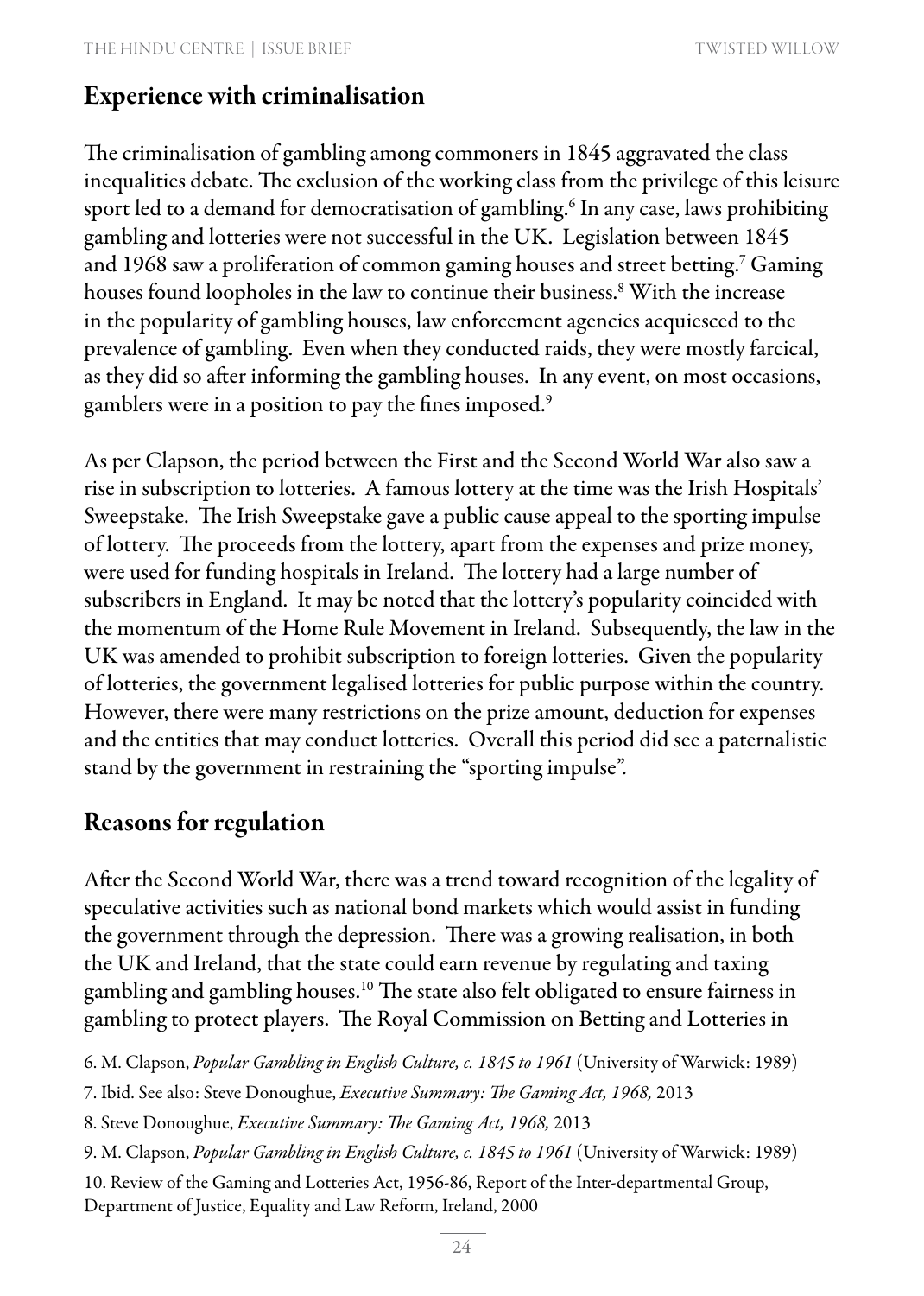1949-51 recommended new legislation that would "outlaw gaming if a game had unequal chances for the bank or had a levy on the stakes".11 This paved the way for the legislation of 1960 that sought to legalise private betting and betting by not-for-profit societies.

Furthermore, the laws prohibiting gaming and lotteries had failed to keep a check on these activities and instead aggravated the conditions of the players. The purpose of legalising private gambling and off-course horse racing was not to give impetus to gambling but to overcome existing circumstances: crime, poverty, bankruptcy, the obligation of the state to protect consumer interests and society. Legislators vociferously argued against demand driven growth of the gambling industry, and thus the legislation did not allow gambling houses and lotteries to be advertised. This, they argued, would stimulate demand.

### More liberalisation, better regulation

Legislators' inadvertences while drafting the 1960 Act led to the legalisation of commercial gambling or casinos. The Act that only aimed to legalise private gaming also gave legal sanction to commercial gambling houses. To tackle this, the 1968 Gaming Houses Act was notified which sought to prevent the proliferation of casinos through licensing requirements. Existing casinos were thus required to fulfil the requirements under the new legislation. The number of casinos that existed in the UK came down from 1,200 to 125 by the year 1972.<sup>12</sup>

The muted de-criminalisation and regulation of gambling and casinos through the 1960s legislation was guided by the prohibitory attitude. For instance, casinos were only allowed to be set up in permitted areas. However, in years to come, the gaming industry was to undergo a significant change of social attitude and technological advancements that allowed for greater liberalisation. The initiation of the stateowned National Lottery in 1994, which was telecast on the BBC, was a precursor of this change.

In 2005, the Gaming Commission substituted the Gaming Board of 1968. The principles for regulating gambling were restated as: (a) gambling should not become a source of crime or support it; (b) gaming should be conducted in a fair manner; (c) children and other vulnerable groups should be protected from being harmedor exploited by gambling.<sup>13</sup> There was a demand for gambling to be treated like any

<sup>11.</sup> Steve Donoughue, *Executive Summary: The Gaming Act, 1968,* 2013

<sup>12.</sup> Ibid

<sup>13.</sup> United Kingdom Gambling Act, 2005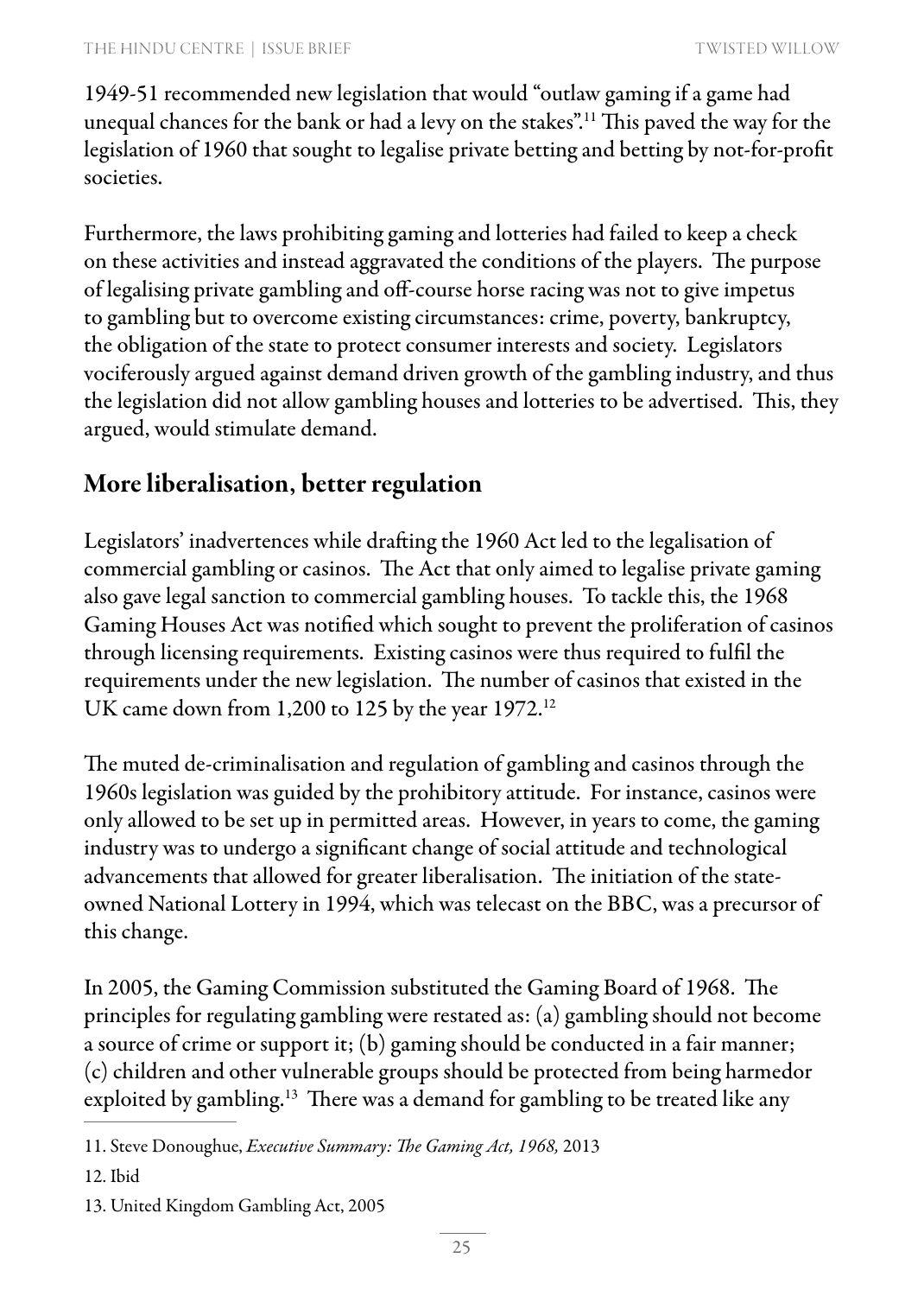other leisure industry<sup>14</sup>, where the role of the state was not prohibitionary but to protect the consumers.15 As is evident from the first principle, the state recognised that gambling itself was not a criminal activity, but that it could lead to crime, at which point there was a need for state intervention.

### Should the same principles be applied *in toto* to India?

As evidenced in the preceding paragraphs, the evolution of gambling regulation laws in the UK was in response to the prevailing socio-economic and political circumstances. The principles that shaped the English law are at best of persuasive value for India. Any attempt at legislating for India must bear in mind the social circumstances in India, the ability of the state to prevent gambling from supporting other criminal activity, the capacity of the state, industry, and the civil society to insulate against problem gambling.

According to a report by FICCI, gambling is rampant in India.<sup>16</sup> Since the exposé of May 2013, the government has released statements clarifying that it has not recommended regularisation of betting.17 The government is, however, reviewing the need for a new law to tackle malpractices in sports. Given that existing prohibitions to gambling have not prevented betting in sports, the moot question for India is whether deterrence or regulation would reduce the social impact of gambling.

FICCI has recommended regulation of betting, which, in its opinion, would also increase state revenues.18 However, before opting for one of the two options, a review of the socio-economic and technological circumstances in India is in order.

As per a report by the INTERPOL and FOPAC, gambling in India takes place through various routes including *Hawala* routes.19 *Hawala* transactions do not

15. 'United Kingdom Gambling Act, 2005: A Bet Worth Taking?', Select Committee on Culture, Media and Sports, United Kingdom, 2012

16. 'Regulating Sports Betting in India – a Vice to be Tamed?', FICCI, September 2012

17. 'Union Ministry of Youth Affairs and Sports has made no recommendations to regularise betting to the Union Law Ministry', Press Information Bureau, May 29, 2013, Release Id: 96280

18. 'Regulating Sports Betting in India – a Vice to be Tamed?', FICCI, September 2012 FICCI cites a KPMG Report "Online Gaming: A Gamble or a Sure Bet", which has estimated a revenue of Rs. 12- 19,000 crores from the betting industry

19. 'The Hawala alternative remittance system and its role in money laundering', Harjit Singh Sandhu, INTERPOL & FOPAC, accessed at http://www.treasury.gov/resource-center/terrorist-illicit-finance/ Documents/FinCEN-Hawala-rpt.pdf

<sup>14.</sup> Gambling Review Report 2001; Reports of the Royal Commissions on Gambling 1932 -33, 1949 -51, and 1978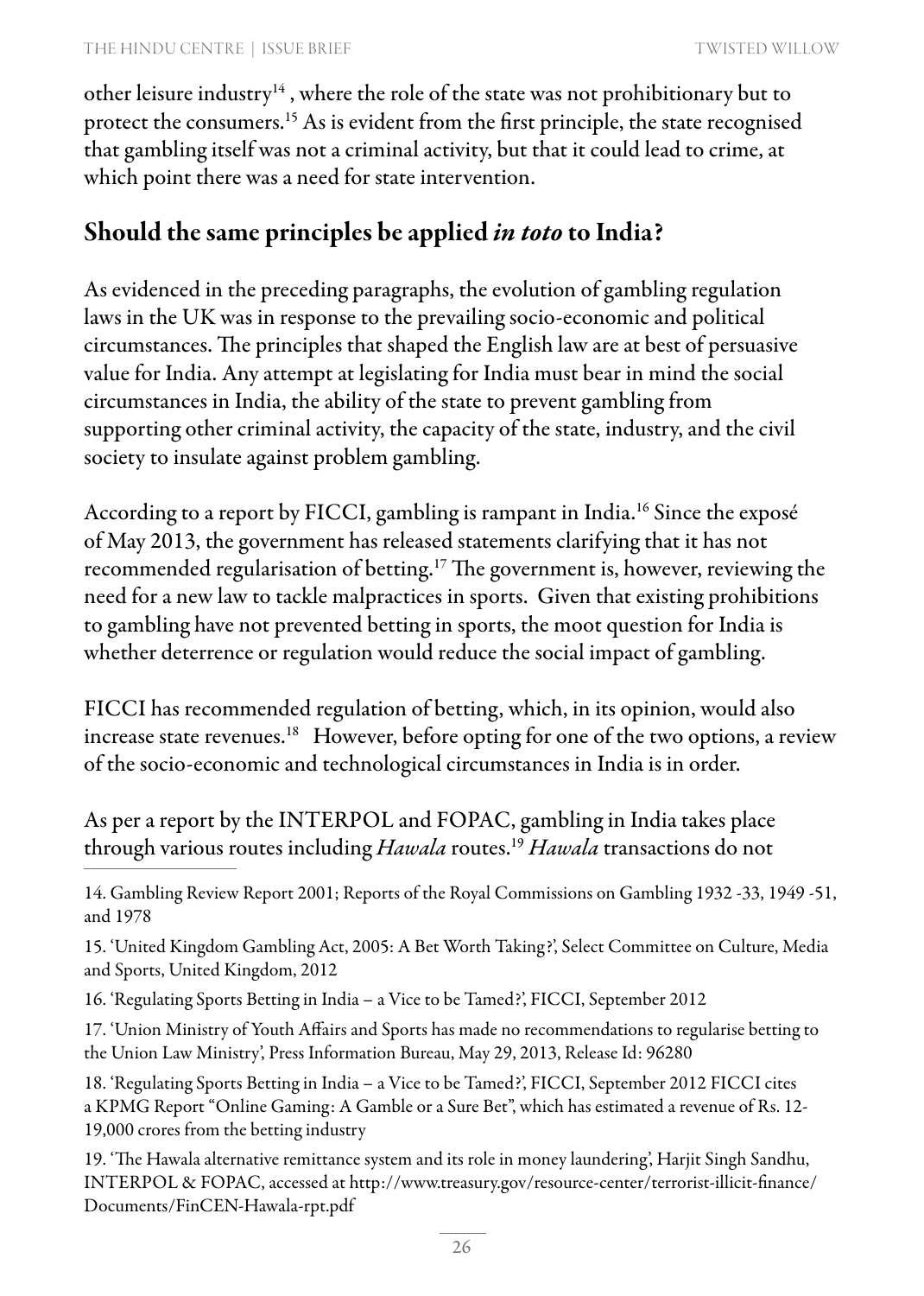#### THE HINDU CENTRE | ISSUE BRIEF TWO TWISTED WILLOW

rely upon negotiable instruments and are immensely difficult to track. The recent IPL gambling racket has revealed that various participants relied upon *Hawala*  transactions to gamble. Unless all monetary transactions can be monitored electronically, clandestine gambling would continue. Such unregulated gaming would not only cheat the national coffers of taxes, but also lead to money laundering.

In addition, in the UK, the consumer protection lobby is extremely strong. The Gambling Commission is avowed to protect the consumer's right to: (a) a fair game; (b) access a variety of gambling products; (c) to be protected from problem gambling. The importance of these rights is manifested in myriad rules and codes of practice for gambling in the UK. A claim for these rights was pushed by various associations, including the Advertising Standards Association and gambling support groups such as GamCare and Gordon Moddy Association before the Joint Committee on the draft Bill. In the absence of such a socio-legal movement, the state may fall short on its duty to protect consumers while legalising gambling.

Furthermore, a move to regulate gambling would involve a concomitant expansion of the bureaucracy. The establishment of a regulator at the central and state level, auditing mechanisms to oversee these commissions, state consumer protection bodies, and transparency mechanisms would have to be established for meaningfully regulating gambling. In the UK itself, the establishment of the Gambling Commission in 2005 was expected to cost between £9 and £11 million.<sup>20</sup>

Despite these factors, a perusal of the systems developed in the UK to monitor and regulate gambling is essential to further the discussion on de-criminalisation and regulation of gambling.

#### Lessons to be learnt from the UK and Australia

The Department of Culture, Media and Sports in the UK recommended that a law to regulate gambling would extend the choice and availability of gambling products. While it would provide consumer choice and protection, it would increase access to gambling and could lead to an increase in problem gambling.21 The contrary view, that evidence did not suggest such an increase in problem gambling was also received by the government when it was reviewing the need to recognise casinos. The Committee was unable to conclusively take a stand on whether further liberation of the industry

<sup>20.</sup> Joint Committee Report on the Draft Gambling Bill, House of Lords and the House of Commons, United Kingdom, 2004

<sup>21.</sup> Department of Culture, Media and Sports, Draft Gambling Bill: Regulatory Impact Assessment, Cm. 6014 – III, November 2003, para 1.63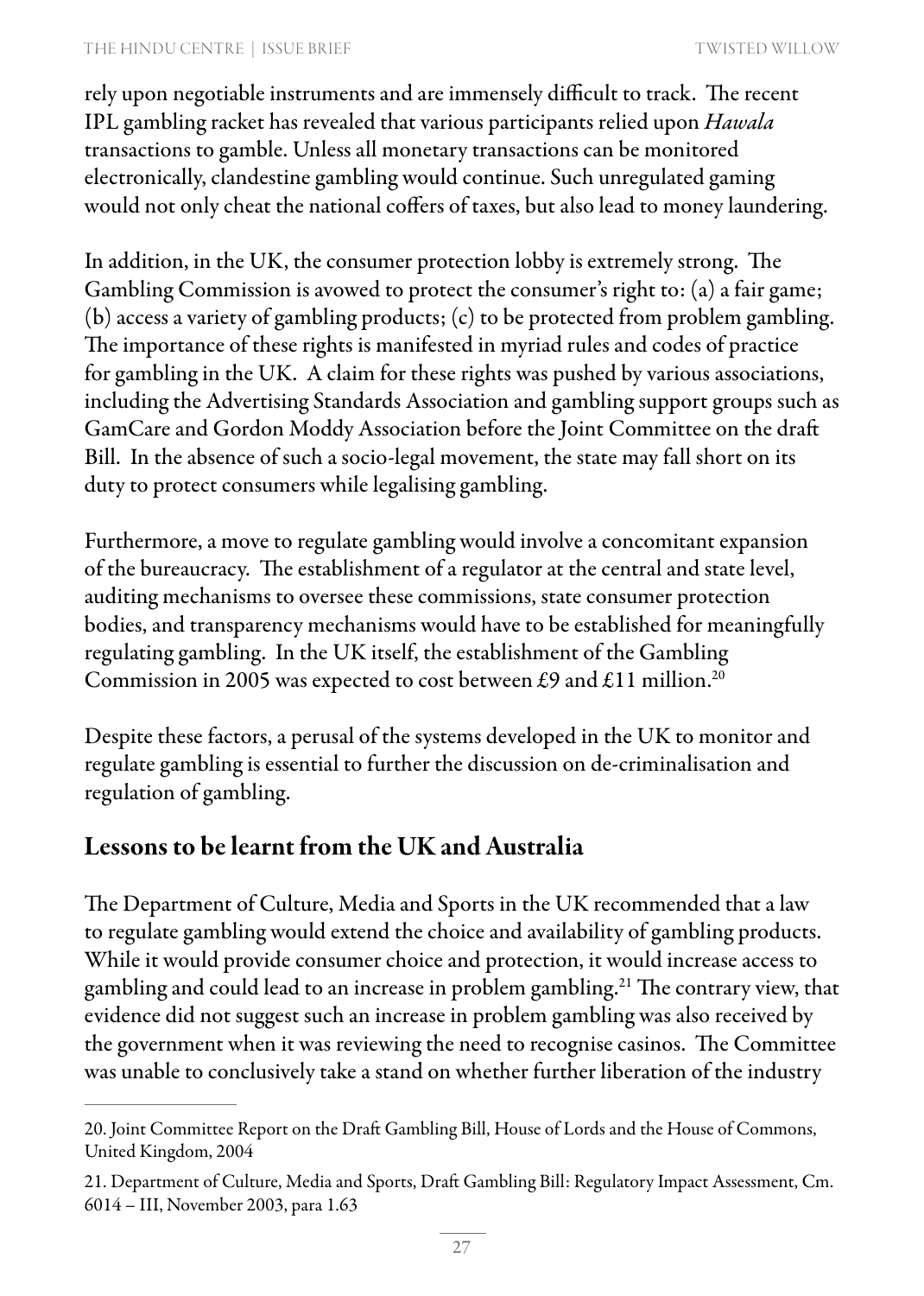#### would increase problem gambling.

However, various review committees suggested means for ensuring that the state doesn't fail to fulfil its duty to protect. Some of these measures adopted in Australia and the UK are discussed below.

• Single regulatory body: In the UK there is a single regulatory authority to review the functioning of all betting and gambling houses. A single regulator would ensure a common philosophical approach to gambling, smooth administrative functioning, and consistency.

• Licensing: Casinos and betting houses are required to secure a license.22 To ensure that gambling does not proliferate the gaming commission is empowered to allow expansion of casinos upon determining the existence of the need for such expansion. However, such restrictions would not apply to lotteries, which is inherently less addictive.

• Distinction between different forms of gambling: While regulating gambling the state may make a distinction between different forms of gambling on the basis of their addictiveness.23 For instance, lotteries that are weekly or bi-weekly are considered nonaddictive because of the time it takes to secure results and to re-enter for the lottery. Whereas sports that allow for continuous stacking, such as blackjack and Russian roulette are considered hard gambling as they are much more addictive.<sup>24</sup>

• Protection to minors: Minors should not be encouraged to gamble and their employment in the sector should be restricted to areas where they would not be exposed to gambling. Gambling advertisements should not target minors and their access to such advertisements should be restricted.<sup>25</sup> Gambling advertisements should include information about sources of help to deal with problem gambling.

 • Provision of opt-in protectionist measures: The State and industry could devise codes for implementing protectionist measures such as allowing provisions for players to bar themselves from gambling; requiring casinos to display clear information about the chances of winning and losing; and rules on casinos offering credit to players. In

24 Ibid

<sup>22.</sup> United Kingdom Gambling Act, 2005

<sup>23. &#</sup>x27;United Kingdom Gambling Act, 2005: A Bet Worth Taking?', Select Committee on Culture, Media and Sports, United Kingdom, 2012

<sup>25.</sup> Also see Review Report, Gambling Review Body, Department for Culture, Media and Sport, United Kingdom, July 2001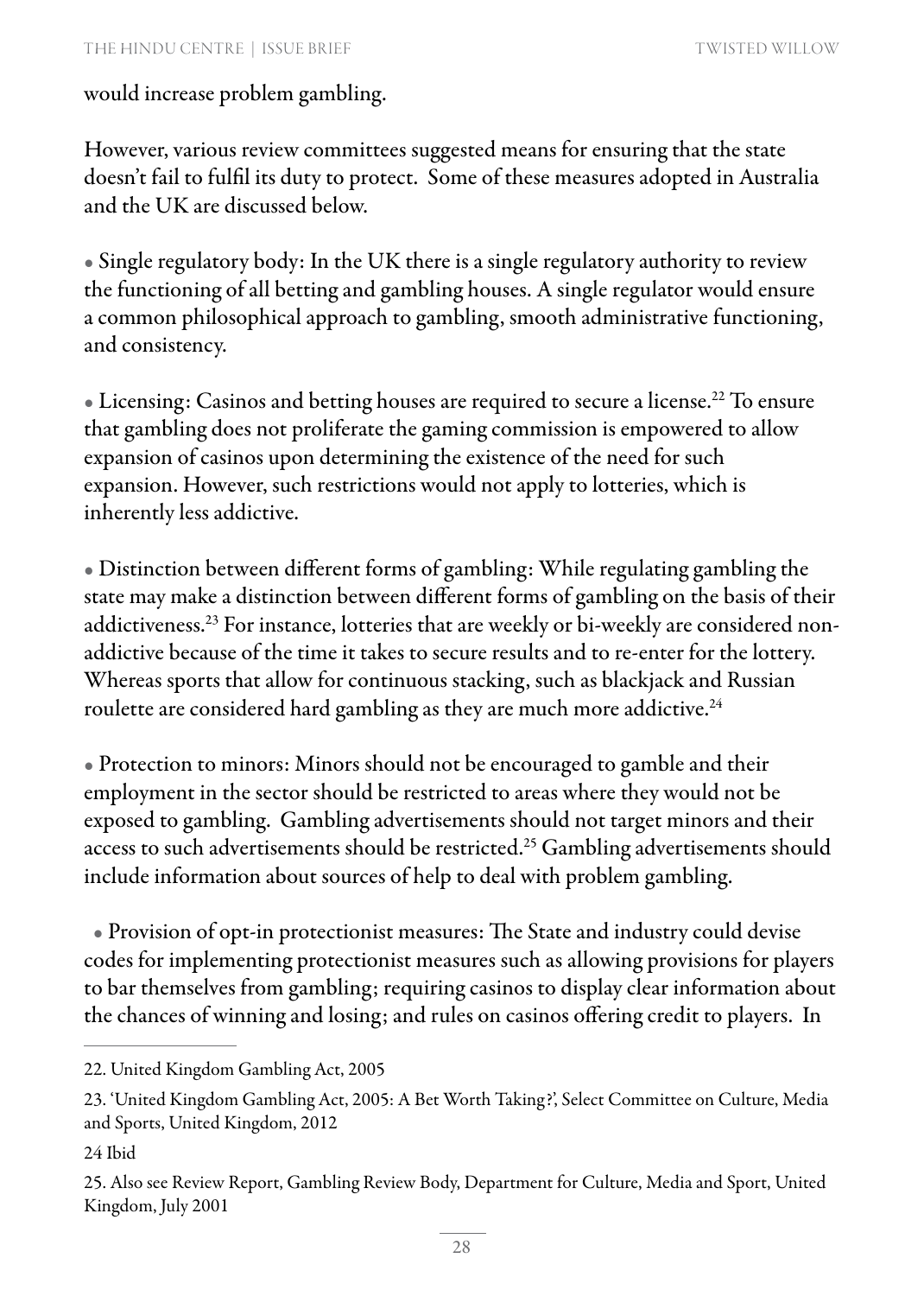#### THE HINDU CENTRE | ISSUE BRIEF TWO TWISTED WILLOW

the UK prior to 2005, a person had to secure membership to a casino to gamble and a 24-hours waiting period in order for it to be granted. However, this requirement has been removed under the 2005 legislation which aims to provide consumers access to a larger spectrum of regulated gambling products, and allows opt-in measures.

• In Australia, the law requires mandatory warnings to be provided to the player when s/he manifests an alarming gambling trend. In a report, the Select Committee on the Interactive Gambling Amendment Bill recommended that access to live odds at sporting events and through other broadcast means be prohibited, which, it opined, would promote gambling.<sup>26</sup> It acknowledged that it wasn't possible for the state to intervene and block access to every online gaming website.

• Role of the industry: In the UK, the industry is itself encouraged to play a vital role in preventing problem gambling.27 The Joint Committee endorsed the views of the Department that "the industry has a duty to finance measures to limit and treat problem gambling". Accordingly, it recommended that "the industry should set up a voluntarily funded Gambling Trust. All limbs of the industry – lottery, table games, casinos and horse racing – should be required to contribute to the fund. Such a fund could provide support for treatment, education and research that would be a crucial counterbalance to deregulation. The distribution of funds by the trust should be overseen by the Gambling Commission.

Perhaps the most prominent and common feature of the two countries' decision to regularise gambling is the degree of research and scrutiny that they conducted. Over various reports, different aspects of the gambling industry were scrutinised, such as the cost of regulation, the impact on society and vulnerable groups, the ability of law enforcement agencies to monitor and prevent malpractices, expected revenues to the state and their use for ensuring that gambling remains a safe sport.

Any move to regulate gambling or betting in India should be similarly based on a scrutiny of the socio-economic scenario. Exhaustive research needs to be undertaken to estimate the percentage of population that participates in gambling, the percentage of players addicted to gambling, the revenues that the state is expected to generate through means of taxations and licensing fees, and the percentage of such revenues that would be utilised for detecting and preventing crime, running campaigns to support problem gamblers and protect children.

<sup>26.</sup> Second Report, Parliamentary Joint Select Committee on Gambling Reform, December 2011 27. Department of Culture, Media and Sports, United Kingdom, Gambling Review Body Report, Cm. 5206, July 2001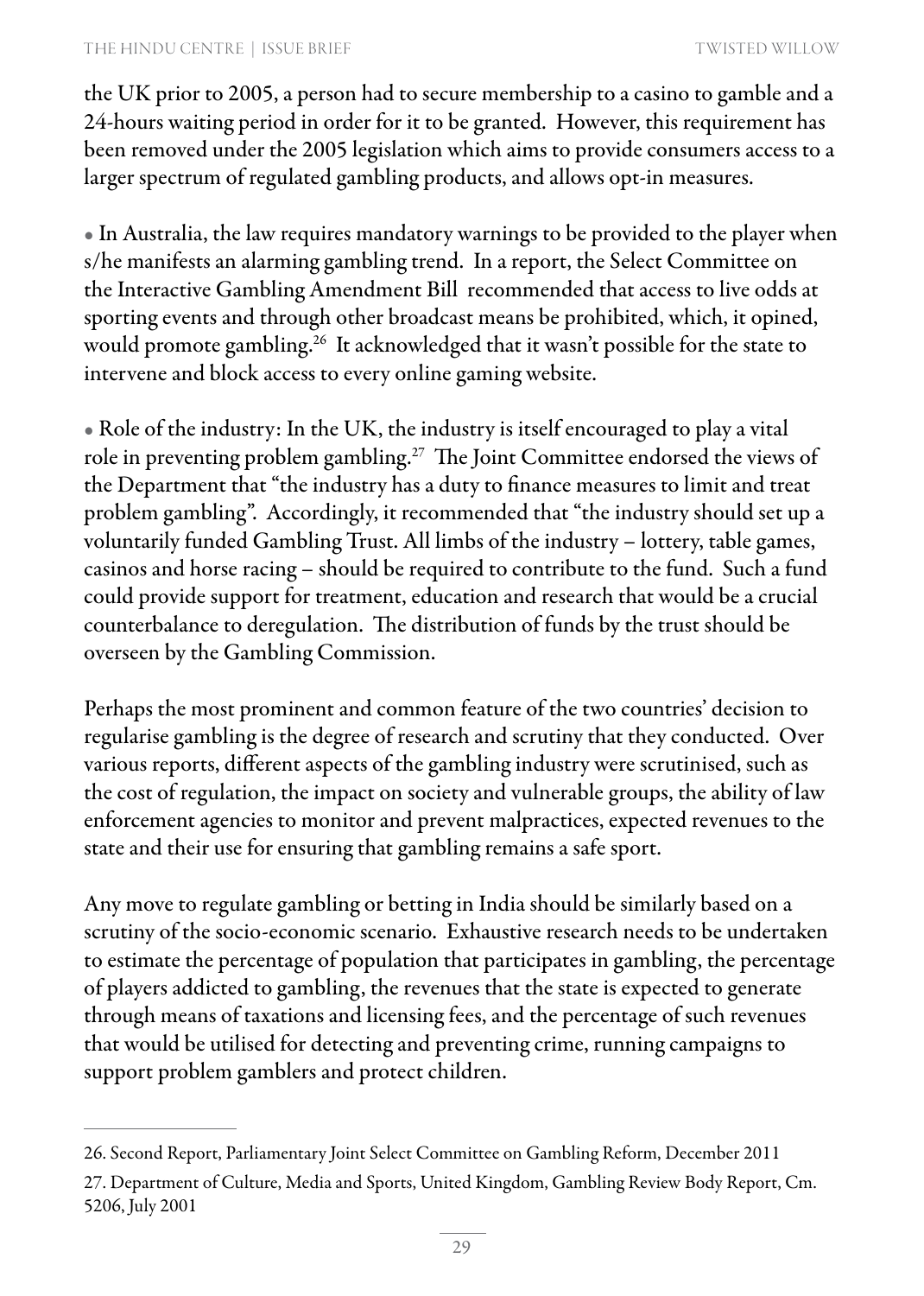#### THE HINDU CENTRE | ISSUE BRIEF TWO CONTROLLOW

As per press releases, the Minister for Law and Justice has stated that the Centre was planning to legislate for a standalone law on malpractices in sports.28 The Minister for Youth Affairs and Sports has also stated that a separate law should be enacted to address the issue of betting and fixing in sports.29 In deciding between deterrence and regulation of gambling or betting, a thorough study needs to be conducted, public consultations carried out, and stakeholders' opinions solicited, before the law is amended. An attempt should be made to avoid a kneejerk reaction in policy making and public engagement and scrutiny should be encouraged.

<sup>28. &#</sup>x27;Government to go in for a stand-alone central legislation to curb any dishonest activity in sports', Press Information Bureau, May 25, 2013, Release ID: 96219

<sup>29. &#</sup>x27;Conference of Ministers and Secretaries of States and Union Territories in-charge of Sports & Youth Affairs concludes in New Delhi', Press Information Bureau, May 25, 2013, Release ID: 96215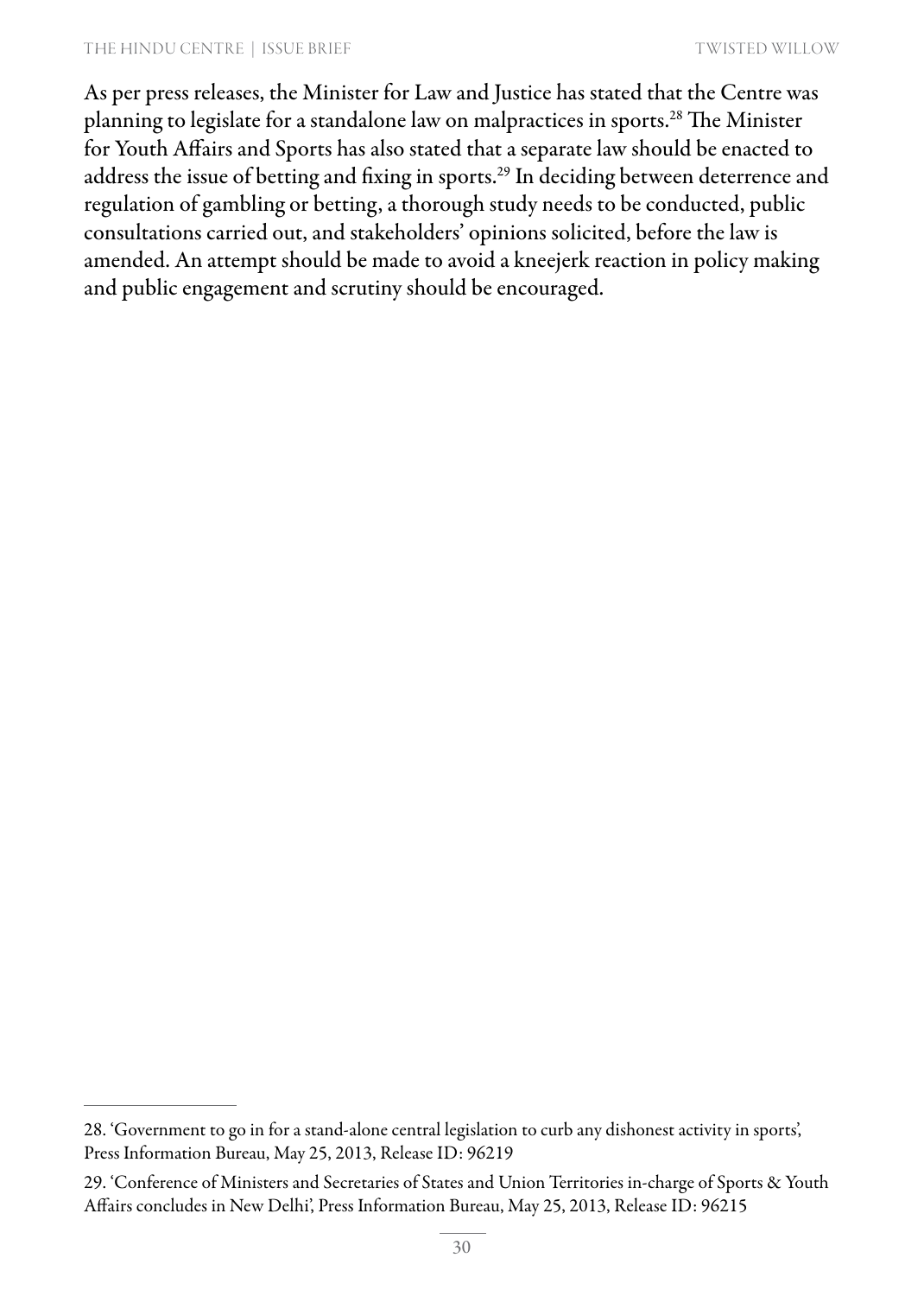### **CONCLUSION**

In the wake of the betting and performance compromising scandals surrounding the<br>Indian Premier League, there is a need to clear the intellectual and moral confusion The wake of the betting and performance compromising scandals surrounding the around the nature of gambling itself and to evolve a legal framework to deal with it.

Our aim in this Brief was to point to the moral greyness surrounding gambling and to distinguish it from other crimes and vices such as cheating and fraud. We then proceeded to examine the issues that need to be addressed if the legal framework is to move from outright ban to regulation and control.

The Indian legal framework has a paternalistic attitude towards gambling, one of prohibition and punishment. Quite apart from the practical issue of whether such laws can be enforced effectively with reasonable resources, the point that we make is that paternalistic laws in areas such as gambling are inappropriate. Instead, we suggest that there is a need to have a "right to do a wrong." Here, a right implies a fundamental liberty to make choices and "wrong" implies certain victimless, amoral wrongs such as gambling. Based on the importance of liberty and individual choice, we suggest that the law not prohibit gambling but make a moral-philosophical argument for regulating gambling.

While the IPL scandal has brought into the public policy debate the need for a new legal framework to deal with gambling in relation to sports, attempts at reform should move cautiously, after a detailed examination of the various issues involved. Before amending the laws or introducing new laws, intensive research, citizen engagement and stakeholder participation should be encouraged.

On the basis of the experience in other countries, some of the key issues that should be assessed before legislating for or against gambling and betting are listed below.

• The impact of higher deterrence on crimes such gambling and betting.

• The incidence of crimes such as theft, murder and cheating that may result from gambling before and after legalising, and their impact on law enforcement resources.

• The type of regulations needed to protect minors and other vulnerable sections from gambling.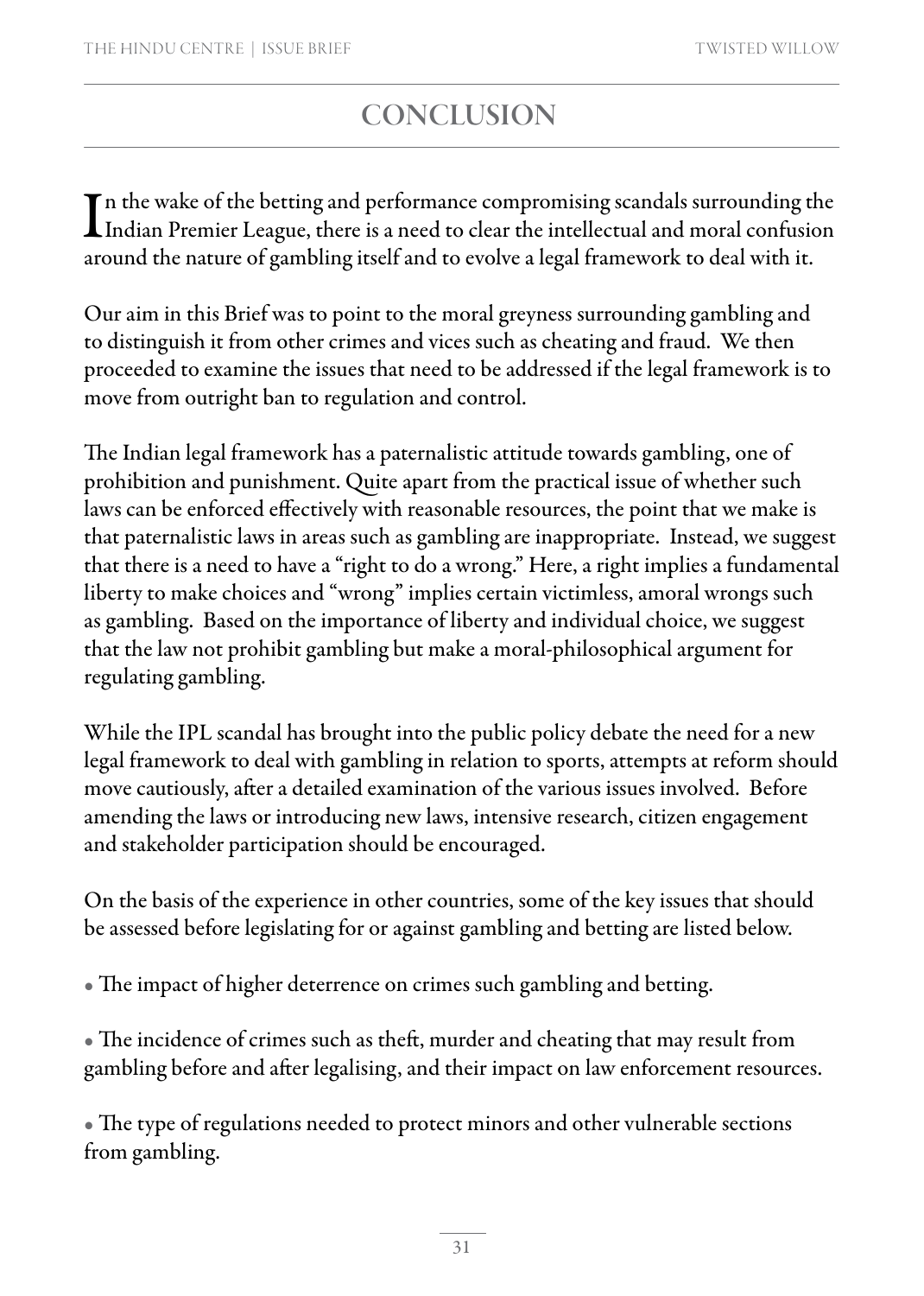• The proportion of the population that would be involved in addiction and other forms of problem gambling.

• Expenses on campaigns to limit gambling and support for those suffering from problem gambling.

• The cost of regulating the business of gambling in such places as casinos and the cost of maintaining a regulatory body at the State and/or Central level to regulate and monitor compliance with fairness codes and best practices.